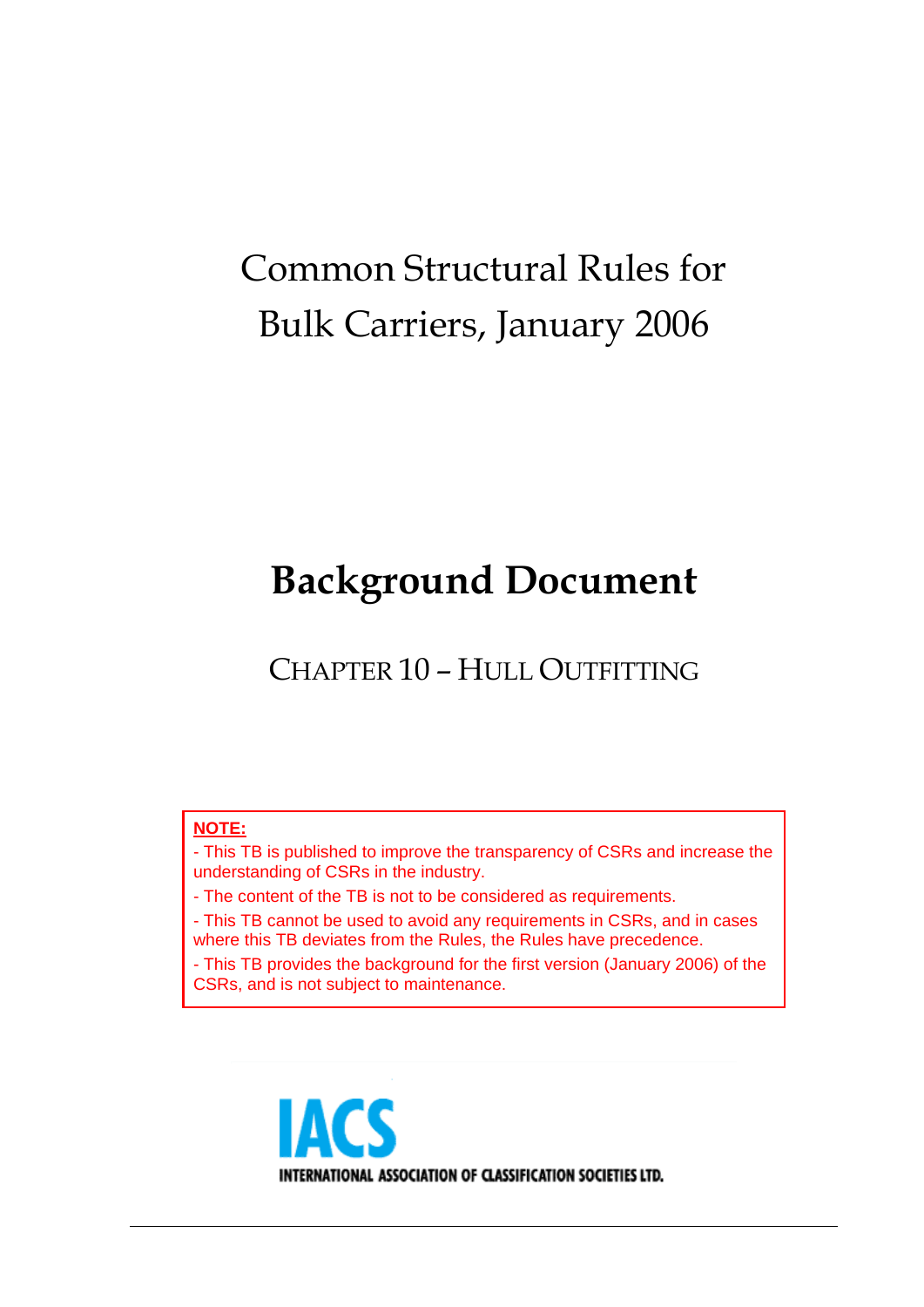# **© IACS - the International Association of Classification Societies and the International Association of Classification Societies Limited**

All rights reserved.

Except as permitted under current English legislation no part of this work may be photocopied, stored in a retrieval system, published, performed in public, adapted, broadcast, transmitted, recorded or reproduced in any form or by means, without prior permission of the copyright owner.

Where IACS has granted written permission for any part of this publication to be quoted such quotation must include acknowledgement to IACS.

Enquiries should be addressed to the Permanent Secretary, International Association of Classification Societies Ltd, 36 Broadway London, SW1H 0BH Telephone: +44 (0)20 7976 0660 Fax: +44 (0)20 7808 1100 Email: PERMSEC@IACS.ORG.UK

# **Terms and Conditions**

The International Association of Classification Societies (IACS), its Member Societies and IACS Ltd. and their directors, officers, members, employees and agents (on behalf of whom this notice is issued) shall be under no liability or responsibility in contract or negligence or otherwise howsoever to any person in respect of any information or advice expressly or impliedly given in this document, or in respect of any inaccuracy herein or omission herefrom or in respect of any act or omission which has caused or contributed to this document being issued with the information or advice it contains (if any).

Without derogating from the generality of the foregoing, neither the International Association of Classification Societies (IACS) nor IACS Ltd. nor its Member Societies nor their directors, officers, members, employees or agents shall be liable in contract or negligence or otherwise howsoever for any direct, indirect or consequential loss to any person caused by or arising from any information, advice, inaccuracy or omission given or contained herein or any act or omission causing or contributing to any such information, advice, inaccuracy or omission given or contained herein. Any dispute concerning the provision of material herein is subject to the exclusive jurisdiction of the English courts and will be governed by English Law.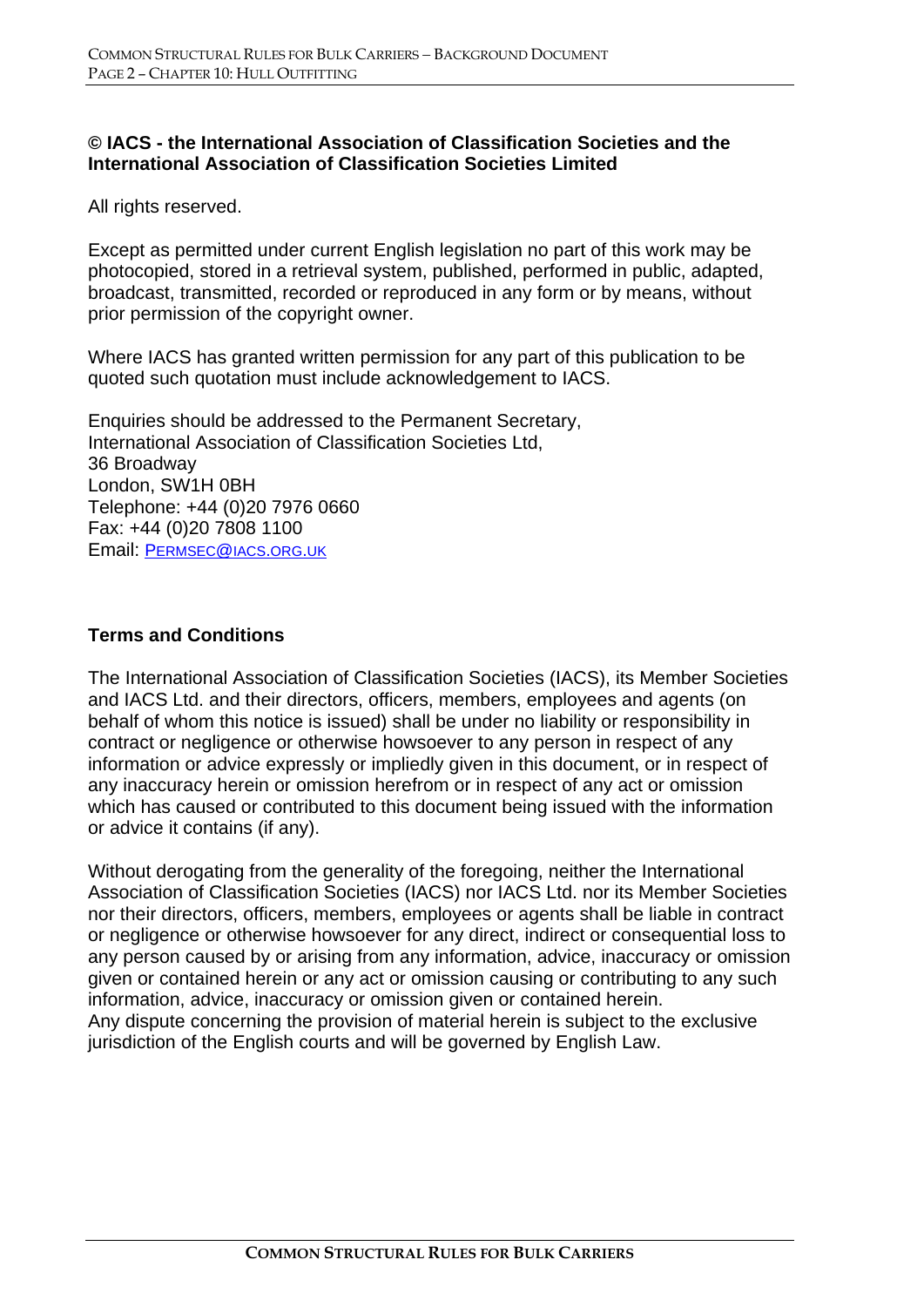# **TABLE OF CONTENTS:**

| 1.  |                                                                                          |  |
|-----|------------------------------------------------------------------------------------------|--|
| 1.1 |                                                                                          |  |
| 1.2 |                                                                                          |  |
| 1.3 |                                                                                          |  |
| 1.4 |                                                                                          |  |
| 2.  |                                                                                          |  |
| 2.1 |                                                                                          |  |
| 2.2 | Rudder force and torque for rudder blades with cut-outs (semi-spade rudders) 6           |  |
| 3.  |                                                                                          |  |
| 3.1 |                                                                                          |  |
| 3.2 |                                                                                          |  |
| 3.3 |                                                                                          |  |
| 3.4 |                                                                                          |  |
| 4.  |                                                                                          |  |
| 4.1 |                                                                                          |  |
| 4.2 |                                                                                          |  |
| 4.3 |                                                                                          |  |
| 4.4 |                                                                                          |  |
| 4.5 | Cone couplings with special arrangements for mounting and dismounting the couplings . 10 |  |
| 5.  |                                                                                          |  |
| 5.1 |                                                                                          |  |
| 5.2 |                                                                                          |  |
| 5.3 | Connections of rudder blade structure with solid parts in forged or cast steel  11       |  |
| 5.4 |                                                                                          |  |
| 5.5 |                                                                                          |  |
| 5.6 |                                                                                          |  |
| 6.  |                                                                                          |  |
| 6.1 |                                                                                          |  |
| 7.  |                                                                                          |  |
| 7.1 |                                                                                          |  |
| 7.2 |                                                                                          |  |
|     |                                                                                          |  |
| 8.  |                                                                                          |  |
| 8.1 |                                                                                          |  |
| 8.2 |                                                                                          |  |
| 8.3 |                                                                                          |  |
| 8.4 |                                                                                          |  |
| 8.5 |                                                                                          |  |
| 9.  |                                                                                          |  |
| 9.1 |                                                                                          |  |
| 9.2 |                                                                                          |  |
| 9.3 | Rudder horn of semi spade rudders (case of 2-conjugate elastic support) 16               |  |
| 10. |                                                                                          |  |
|     |                                                                                          |  |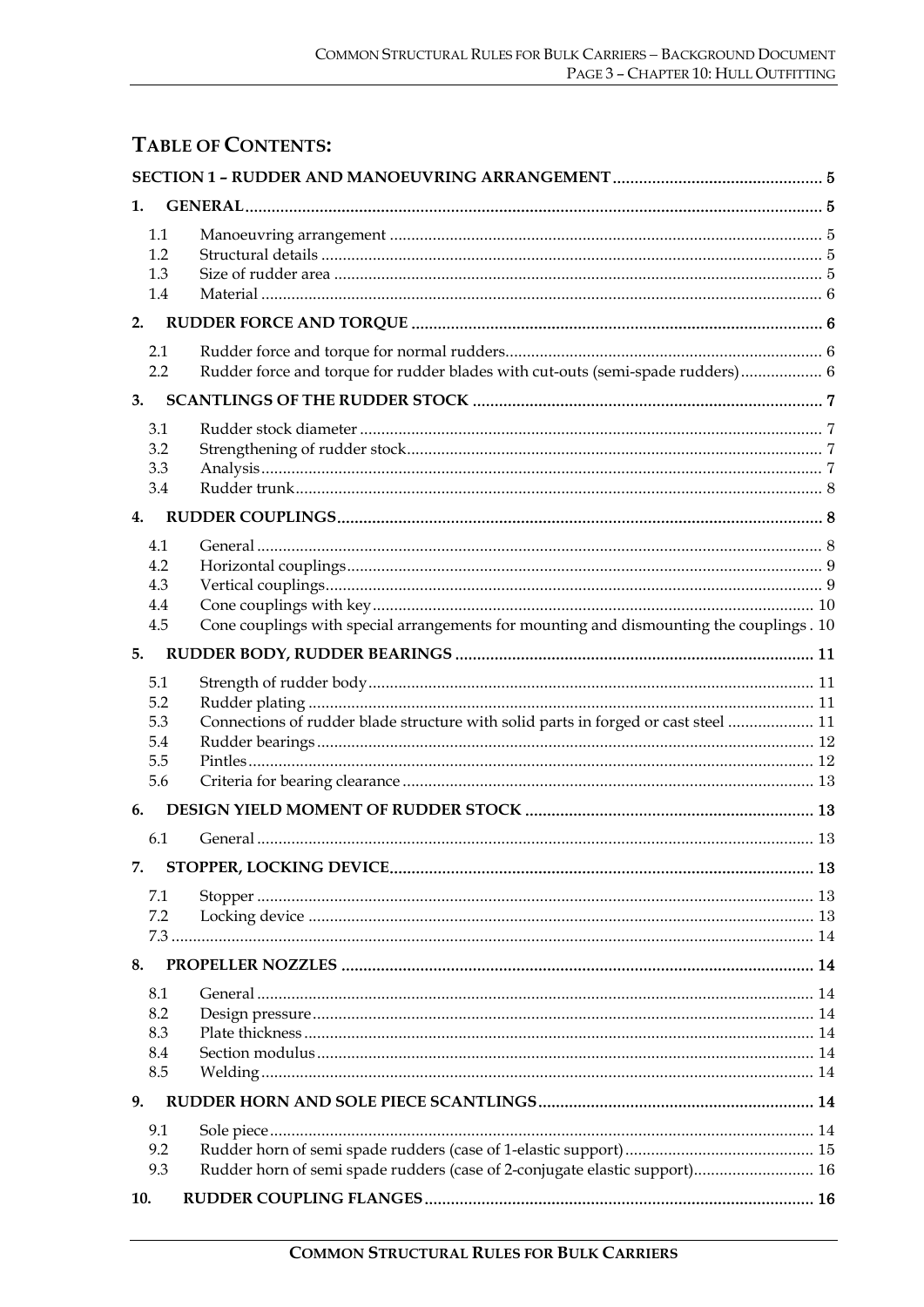| 11.  |  |
|------|--|
| 11.1 |  |
| 11.2 |  |
| 11.3 |  |
| 11.4 |  |
| 11.5 |  |
| 11.6 |  |
| 11.7 |  |
|      |  |
| 1.   |  |
| 1.1  |  |
| 1.2  |  |
|      |  |
|      |  |
| 2.1  |  |
| 2.2  |  |
|      |  |
| 3.1  |  |
|      |  |
| 4.   |  |
| 4.1  |  |
| 5.   |  |
|      |  |
| 5.1  |  |
| 6.   |  |
| 6.1  |  |
| 6.2  |  |
| 6.3  |  |
| 6.4  |  |
| 6.5  |  |
| 6.6  |  |
| 6.7  |  |
| 6.8  |  |
| 6.9  |  |
| 6.10 |  |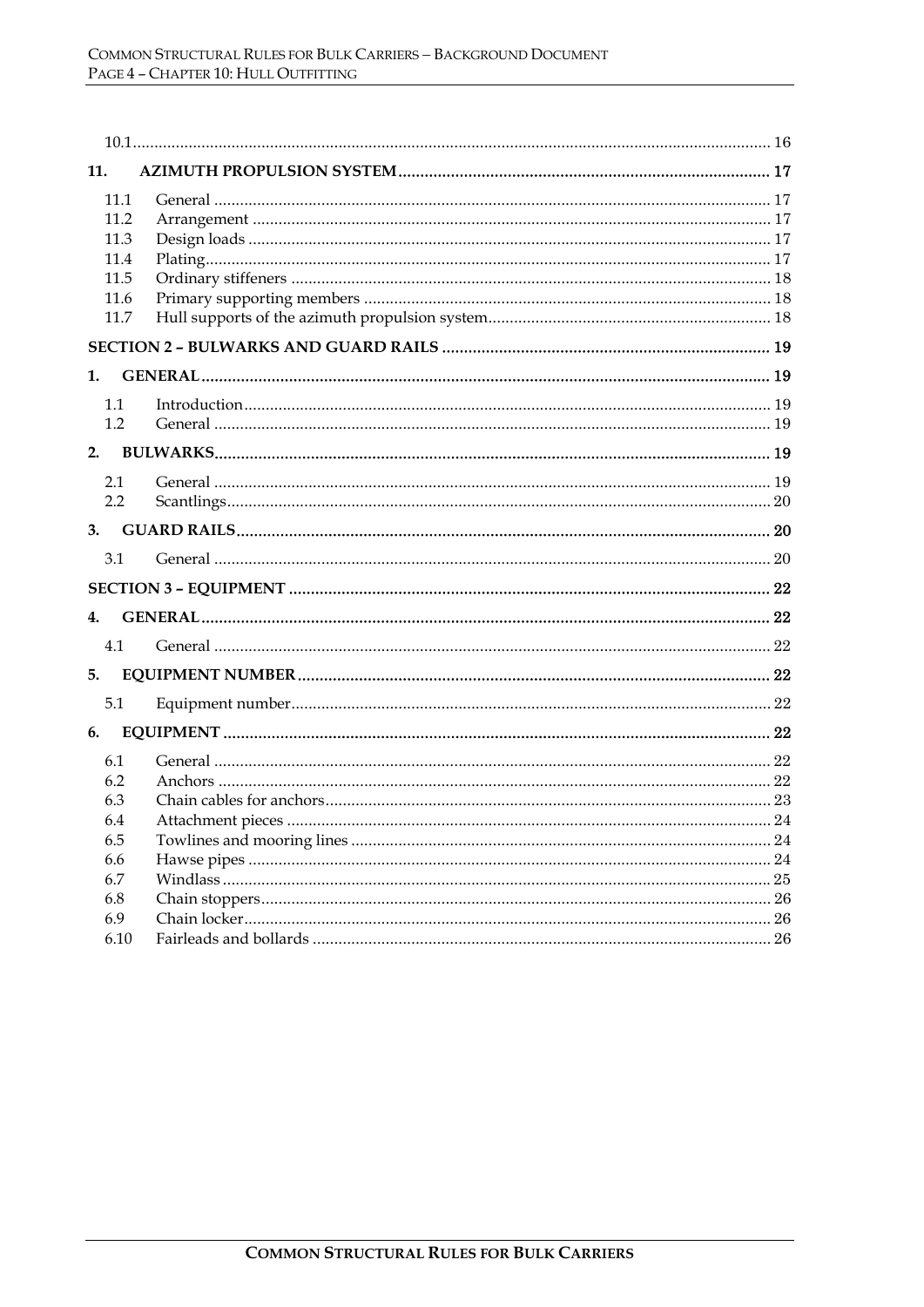# **SECTION 1 – RUDDER AND MANOEUVRING ARRANGEMENT**

# **1. GENERAL**

# **1.1 Manoeuvring arrangement**

# **1.1.1**

1.1.1.a These regulations are based on A1.1 and A1.2 of Sec. 14, Chapter 1, Part 1 of the GL Rules.

# **1.1.2**

1.1.2.a These regulations are based on A1.3 of Sec. 14, Chapter 1, Part 1 of the GL Rules.

# **1.1.3**

1.1.3.a These regulations are based on A1.4 of Sec. 14, Chapter 1, Part 1 of the GL Rules.

# **1.2 Structural details**

#### **1.2.1**

1.2.1.a This regulation is according to A.2.1, Sec. 14, Chapter 1, Part 1 of the GL Rules, and based on 1.2.1 of IACS UR S10.

# **1.2.2**

1.2.2.a This regulation is according to A.2.2, Sec. 14, Chapter 1, Part 1 of the GL Rules, and based on 1.2.2 of IACS UR S10.

# **1.2.3**

1.2.3.a This is a newly formulated regulation. Each classification society has its own rules related to continuity of structures. This regulation is considered on the lines of the rules of various classification societies.

# **1.2.4**

1.2.4.a This regulation is according to A.2.3, Sec. 14, Chapter 1, Part 1 of the GL Rules, and is based on 1.2.3 of IACS UR S10. However, a special rudder (rudder trunk extends to the internal part of the hull, and forms a structure supporting the rudder stock) is assumed, and rudder trunk is required to be of watertight construction.

# **1.3 Size of rudder area**

# **1.3.1**

1.3.1.a This regulation is according to A.3 of Sec. 14, Chapter 1, Part 1 of the GL Rules. The standard area of rudder is given by parameters such as ship's length and draft. (Recommended items)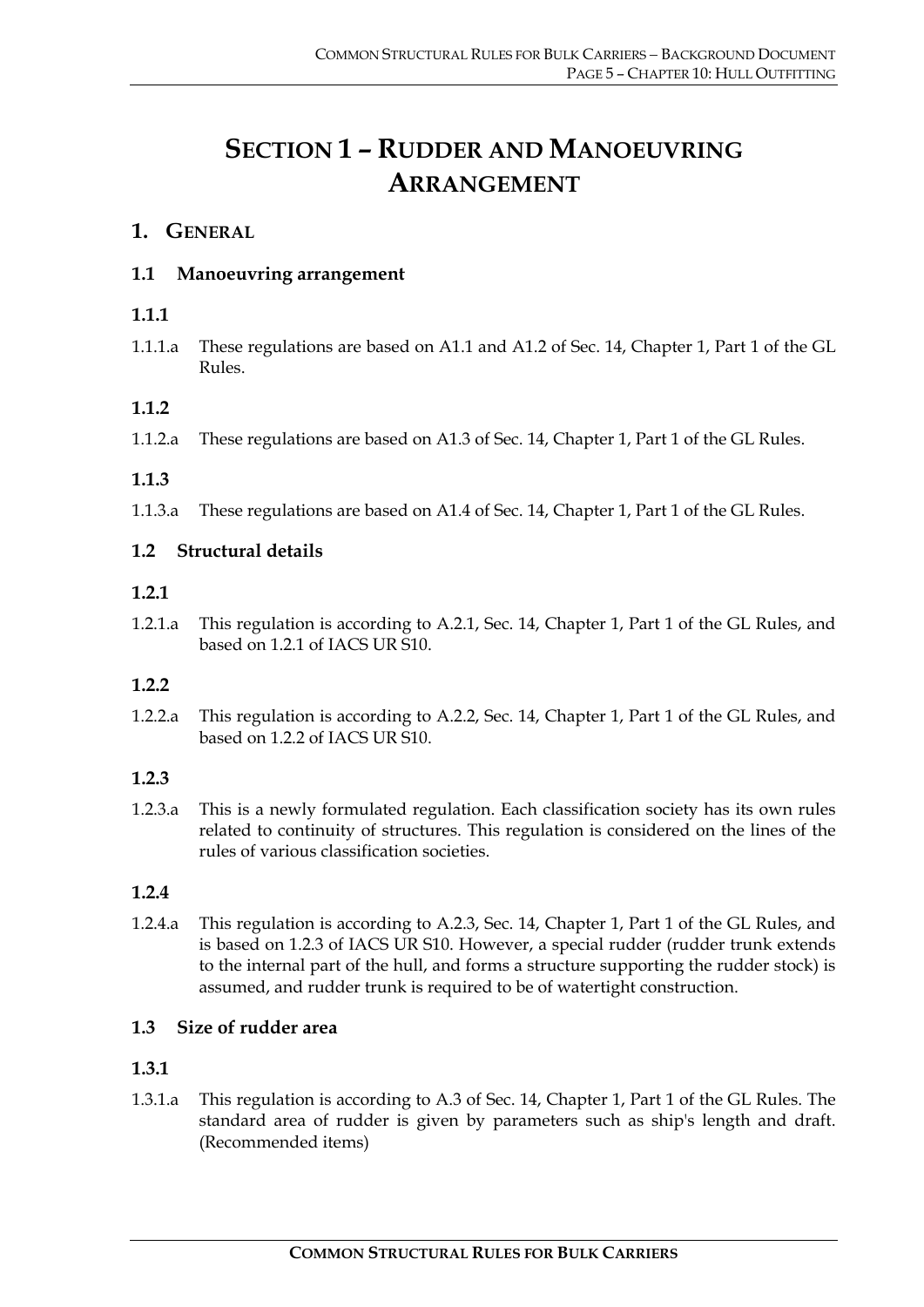# **1.4 Material**

# **1.4.1**

1.4.1.a This regulation is self-explanatory and is based on S10.1.3.1 to S10.1.3.3 of IACS UR S10.

# **1.4.2**

1.4.2.a This regulation is according to A.4.2 to A4.44, Sec. 14, Chapter 1, Part 1 of the GL Rules, and is based on S10.1.3.1 to S10.1.3.3 of IACS UR S10.

#### **1.4.3**

1.4.3.a This regulation is according to A.4.3 to A4.44, Sec. 14, Chapter 1, Part 1 of the GL Rules, and is based on S10.1.3.1 to S10.1.3.3 of IACS UR S10.

#### **1.4.4**

1.4.4.a This regulation is according to A4.4, Sec. 14, Chapter 1, Part 1 of the GL Rules, and is based on S10.1.3.1 to S10.1.3.3 of IACS UR S10.

# **2. RUDDER FORCE AND TORQUE**

#### **2.1 Rudder force and torque for normal rudders**

#### **2.1.1**

2.1.1.a These regulations are according to B1.1 of Sec. 14, Chapter 1, Part 1 of the GL Rules, and are based on 2.1.1 of IACS UR S10. The balance ratio of an unbalanced rudder is taken at a uniform value of 0.08.

#### **2.1.2**

2.1.2.a These regulations are according to B1.2 of Sec. 14, Chapter 1, Part 1 of the GL Rules, and are based on 2.1.2 of IACS UR S10. The balance factor of an unbalanced rudder is taken at a uniform value of 0.08.

#### **2.1.3**

2.1.3.a This regulation is according to B.1.3 of Sec. 14, Chapter 1, Part 1 of the GL Rules.

# **2.2 Rudder force and torque for rudder blades with cut-outs (semi-spade rudders)**

#### **2.2.1**

2.2.1.a These regulations are according to B2.1 of Sec. 14, Chapter 1, Part 1 of the GL Rules, and are based on 2.2 of IACS UR S10.

#### **2.2.2**

2.2.2.a These regulations are according to B2.2 of Sec. 14, Chapter 1, Part 1 of the GL Rules, and are based on 2.2 of IACS UR S10.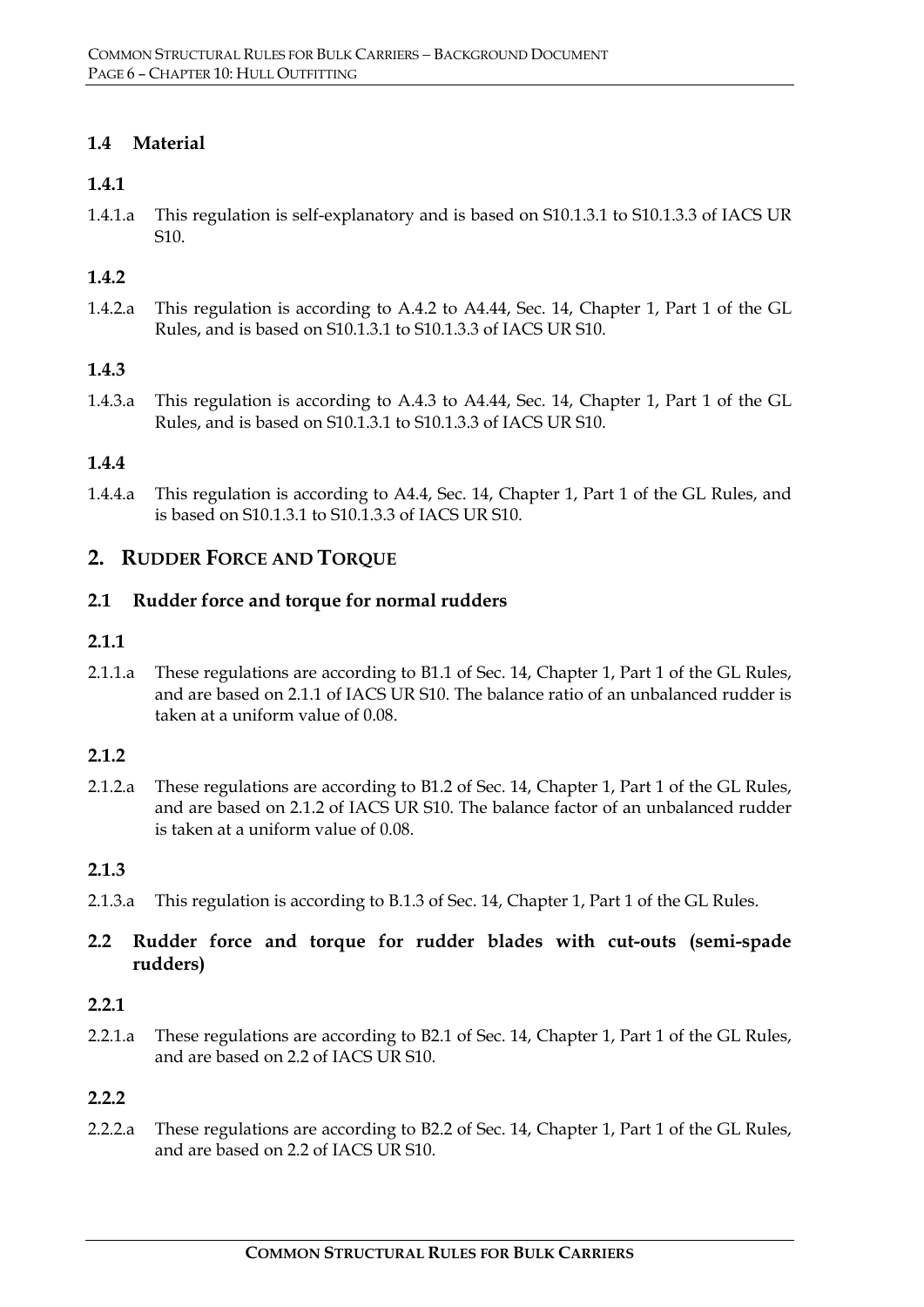# **2.2.3**

2.2.3.a These regulations are according to B2.3 of Sec. 14, Chapter 1, Part 1 of the GL Rules, and are based on 2.2 of IACS UR S10.

# **3. SCANTLINGS OF THE RUDDER STOCK**

# **3.1 Rudder stock diameter**

# **3.1.1**

3.1.1.a This regulation is according to C.1.1, Sec. 14, Chapter 1, Part 1 of the GL Rules, and based on 3. of IACS UR S10.

# **3.1.2**

3.1.2.a This regulation is according to C.1.2, Sec. 14, Chapter 1, Part 1 of the GL Rules.

# **3.1.3**

3.1.3.a This regulation is according to C.1.3 of Sec. 14, Chapter 1, Part 1, of the GL Rules.

# **3.1.4**

3.1.4.a This regulation is according to C.1.4, Sec. 14, Chapter 1, Part 1 of the GL Rules.

# **3.2 Strengthening of rudder stock**

- **3.2.1**
- 3.2.1.a This regulation is according to C.2.1, Sec. 14, Chapter 1, Part 1 of the GL Rules, and based on 4.3 of IACS UR S10.

# **3.3 Analysis**

# **3.3.1 General**

3.3.1.a This regulation is according to C.3.1, Sec. 14, Chapter 1, Part 1 of the GL Rules, and based on IACS UR S10, and 1. of the Appendix. However, a simplified procedure has been added in addition to the rudder supported by the upper rudder stock and the lower pintle specified in IACS UR, spade rudders, and Mariner type rudder, Mariner type rudder in which the neck bearing is supported by the rudder horn and rudder trunk extends to the internal part of the rudder body, spade rudder with a construction that supports the rudder stock (can be observed in rudder with trunk) for the data for analysis specified after 3.3.2. In case of the former, Type 9 required in Sec. 1, Chapter 10, Part B of the BV Rules has been adopted. The latter however, does not exist in any rules and has been proposed a new by GL for CSR development. The calculations for these rudders will be according to the regulations of the each Society Rules

# **3.3.2 Data for the analysis**

3.3.2.a This regulation is according to C.3.2, Sec. 14, Chapter 1, Part 1 of the GL Rules, and based on IACS UR S10, and 2. of the Appendix, but as mentioned above, a new regulation has been added. It is observed that the simplified procedure for spade rudders with a construction that supports the rudder stock and in which the rudder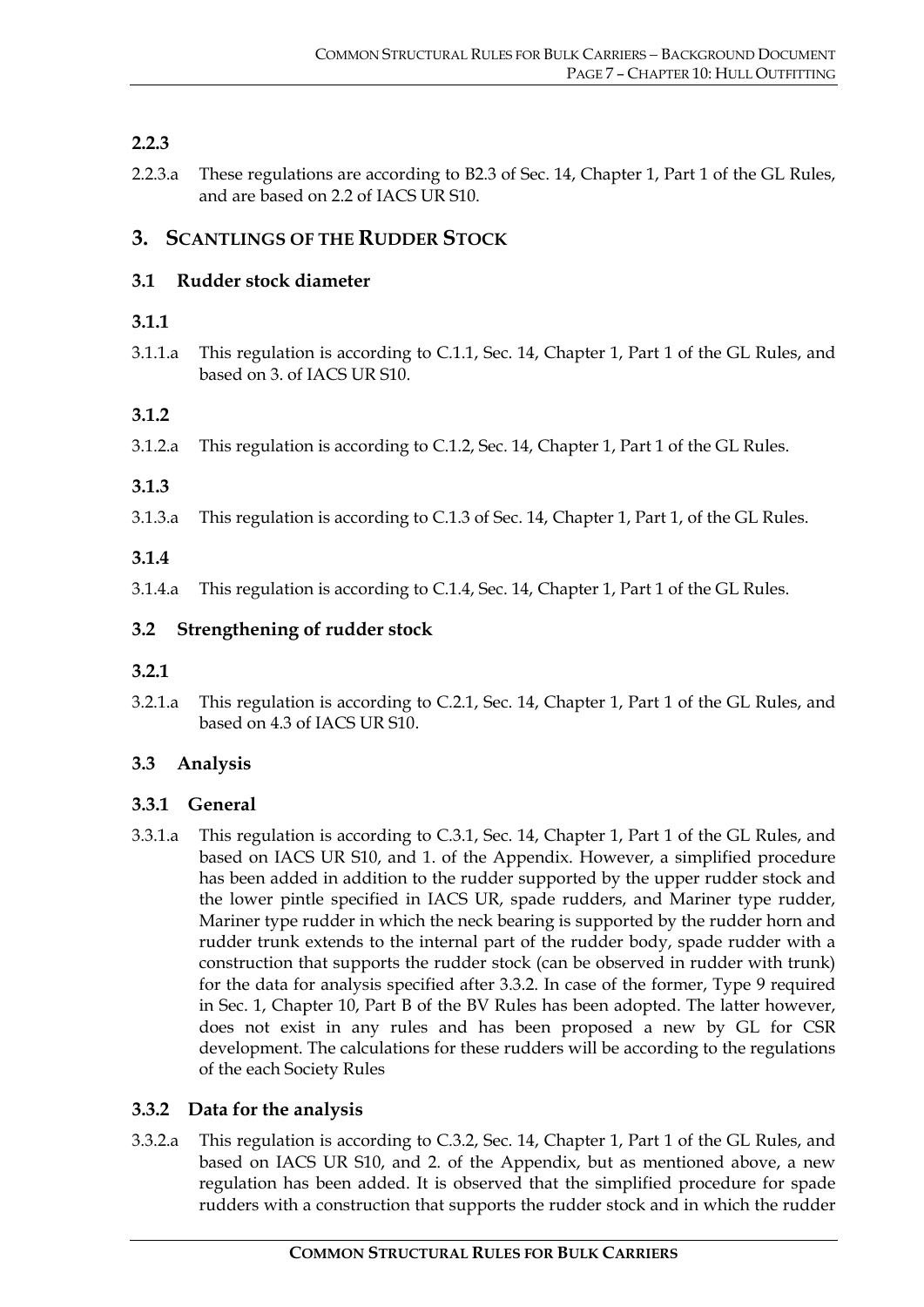trunk extends to the internal part of the rudder body, may not conform to the actual supporting structure of each rudder. Thus, correction is necessary depending on the actual application including correction to the structure.

# **3.3.3 Moments and forces to be evaluated**

3.3.3.a This regulation is according to B.3.3, Sec. 14, Chapter 1, Part 1 of the GL Rules, and based on IACS UR S10, and 2. of the Appendix, but as mentioned above, a new regulation has been added. When the rudder trunk extends to the internal part of the rudder body, corrections are necessary as mentioned above to the structures before application.

# **3.4 Rudder trunk**

# **3.4.1**

3.4.1.a This regulation is according to B.4, Sec. 14, Chapter 1, Part 1 of the GL Rules and 5.6, Sec. 1, Chapter 10, Part B of the BV Rules. It corresponds to the regulation related to spade rudders where the rudder trunk extends to the internal part of the rudder body and the construction is such that it supports the rudder stock. It is specified as a requirement related to rudder trunk supporting the said rudder.

# **3.4.2**

| 3.4.2.a | This regulation is according to 5.6.1, Sec. 1, Chapter 10, Part B of the BV Rules. |
|---------|------------------------------------------------------------------------------------|
| 3.4.3   |                                                                                    |
| 3.4.3.a | This regulation is according to 5.6.2, Sec. 1, Chapter 10, Part B of the BV Rules. |
| 3.4.4   |                                                                                    |
| 3.4.4.a | This regulation is according to 5.6.3, Sec. 1, Chapter 10, Part B of the BV Rules. |
| 3.4.5   |                                                                                    |
| 3.4.5.a | This regulation is according to 5.6.4, Sec. 1, Chapter 10, Part B of the BV Rules. |
| 3.4.6   |                                                                                    |
| 3.4.6.a | This regulation is according to 5.6.4, Sec. 1, Chapter 10, Part B of the BV Rules. |
| 3.4.7   |                                                                                    |
| 3.4.7.a | This regulation is according to 5.6.5, Sec. 1, Chapter 10, Part B of the BV Rules. |

# **3.4.8**

3.4.8.a This regulation is according to 5.6.6, Sec. 1, Chapter 10, Part B of the BV Rules.

# **4. RUDDER COUPLINGS**

# **4.1 General**

# **4.1.1**

4.1.1.a This regulation is according to D.1.1 of Sec. 14, Chapter 1, Part 1 of the GL Rules.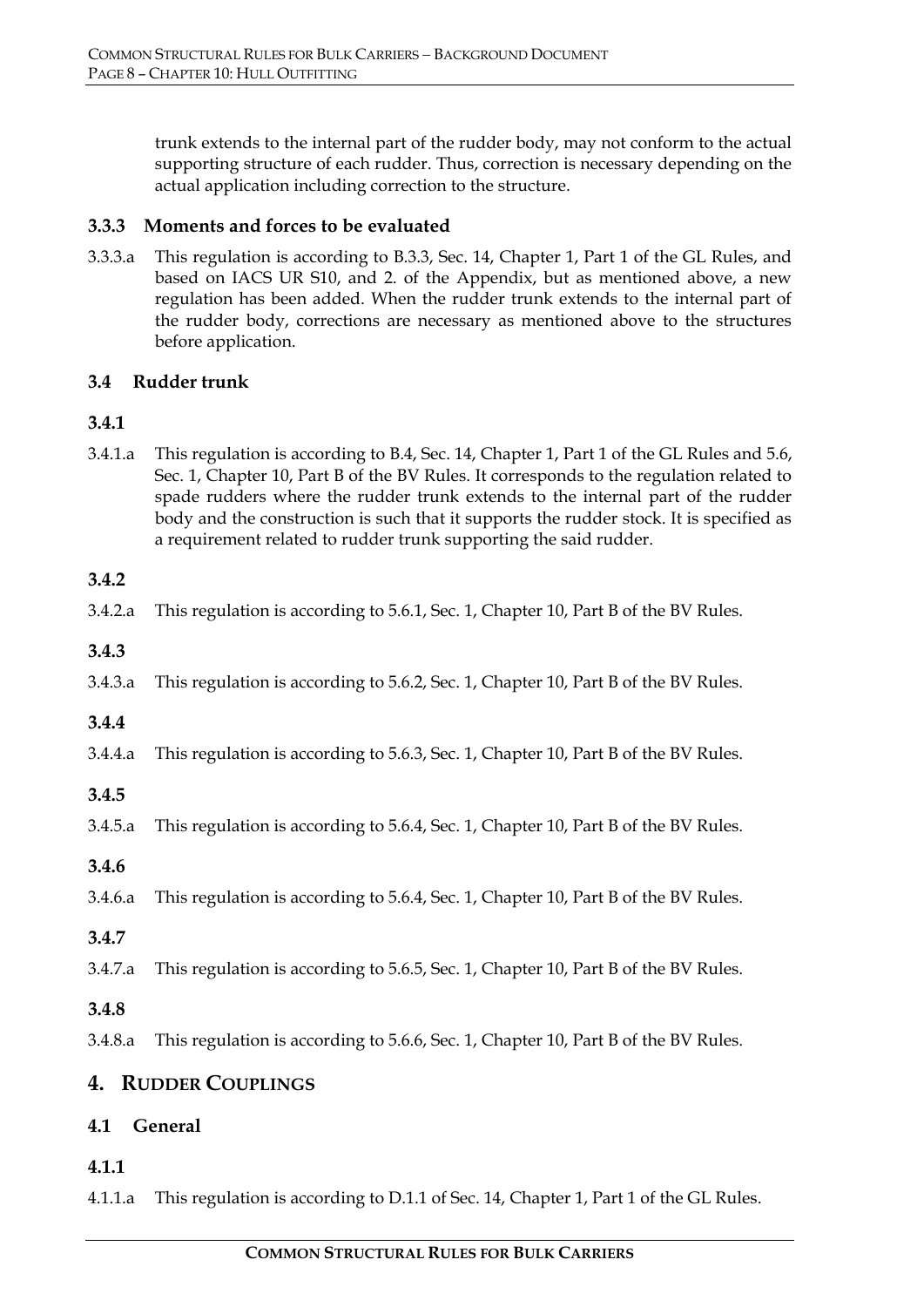# **4.1.2**

4.1.2.a This regulation is according to D.1.2 of Sec. 14, Chapter 1, Part 1 of the GL Rules. Actually, it is covered in the regulation of 4.2.

# **4.1.3**

4.1.3.a This regulation is according to D.1.3, Sec. 14, Chapter 1, Part 1 of the GL Rules. It corresponds to the regulations of 3.7.1-1 and -3, 3.7.3-1 and -3. of Part C of the Rules for the Survey and Construction of Steel Ships.

# **4.1.4**

4.1.4.a This regulation is according to D.1.4 of Sec. 14, Chapter 1, Part 1 of the GL Rules.

# **4.2 Horizontal couplings**

#### **4.2.1**

4.2.1.a This regulation is according to D.2.1, Sec. 14, Chapter 1, Part 1 of the GL Rules, and based on 6.1.1 of IACS UR S10..

#### **4.2.2**

4.2.2.a This regulation is according to D.2.2, Sec. 14, Chapter 1, Part 1 of the GL Rules, and based on 6.2.2 and 6.1.3 of IACS UR S10.

### **4.2.3**

4.2.3.a These regulations are according to D.2.3 of Sec. 14, Chapter 1, Part 1 of the GL Rules.

# **4.2.4**

4.2.4.a These regulations are according to D.2.4 of Sec. 14, Chapter 1, Part 1 of the GL Rules.

# **4.2.5**

4.2.5.a These regulations are according to D.2.5 of Sec. 14, Chapter 1, Part 1 of the GL Rules.

# **4.3 Vertical couplings**

#### **4.3.1**

4.3.1.a This regulation is according to D.3.1, Sec. 14, Chapter 1, Part 1 of the GL Rules, and based on 6.3.1 of IACS UR S10.

# **4.3.2**

4.3.2.a This regulation is according to D.3.2, Sec. 14, Chapter 1, Part 1 of the GL Rules, and based on 6.3.2 of IACS UR S10.

# **4.3.3**

4.3.3.a This regulation is according to D.3.3, Sec. 14, Chapter 1, Part 1 of the GL Rules, and based on 6.3.3 of IACS UR S10.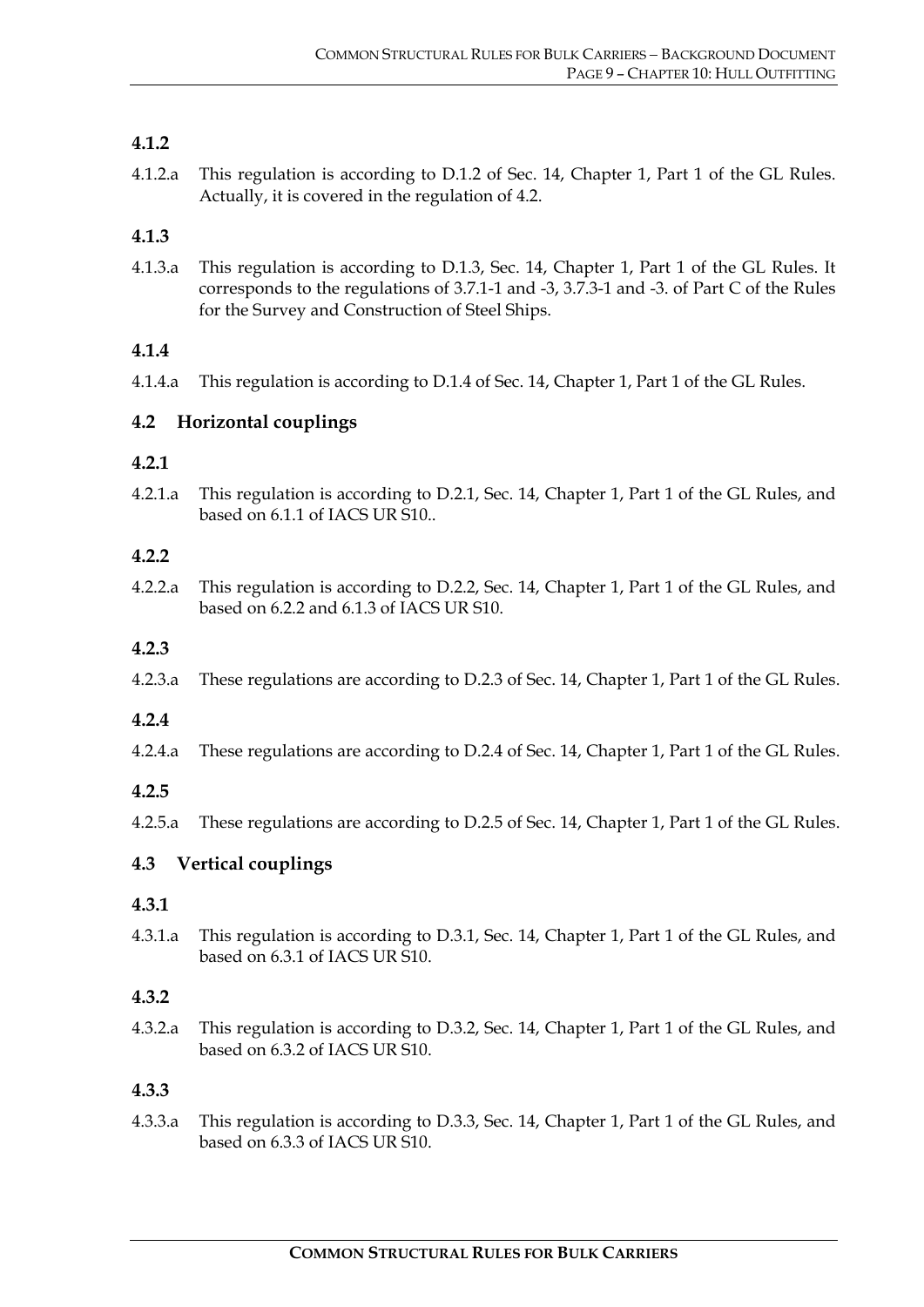# **4.4 Cone couplings with key**

### **4.4.1**

4.4.1.a These regulations are according to D4.1.1 of Sec. 14, Chapter 1, Part 1 of the GL Rules, and are based on IACS UR S10.6.2.1.

### **4.4.2**

4.4.2.a These regulations are according to D4.1.2 of Sec. 14, Chapter 1, Part 1 of the GL Rules, and are based on IACS UR S10.6.2.1.

#### **4.4.3**

4.4.3.a This regulation is according to D.4.1.3 of Sec. 14, Chapter 1, Part 1 of the GL Rules. When incorporated in CSR, however, the required cross section area has been increased by about 10%.

#### **4.4.4**

4.4.4.a This regulation is according to D.4.1.4, Sec. 14, Chapter 1, Part 1 of the GL Rules.

#### **4.4.5**

4.4.5.a This regulation is according to D.4.1.5, Sec. 14, Chapter 1, Part 1 of the GL Rules, and based on 6.2.2 of IACS UR S5.10.

#### **4.4.6**

4.4.6.a This regulation is according to D.4.1.6 of Sec. 14, Chapter 1, Part 1 of the GL Rules.

# **4.5 Cone couplings with special arrangements for mounting and dismounting the couplings**

#### **4.5.1**

4.5.1.a This regulation is according to D.4.2.1, Sec. 14, Chapter 1, Part 1 of the GL Rules, and based on IACS UR S5.10.6.2.3.

# **4.5.2**

4.5.2.a This regulation is according to D.4.2.2, Sec. 14, Chapter 1, Part 1 of the GL Rules.

# **4.5.3 Push-up pressure and push-up length**

4.5.3.a These regulations are according to D.4.2.3 to D.4.2.4 of Sec. 14, Chapter 1, Part 1 of the GL Rules.

#### **4.5.4 Push-up pressure**

4.5.4.a These regulations are according to D.4.2.3.1 to D.4.2.4 of Sec. 14, Chapter 1, Part 1 of the GL Rules.

# **4.5.5 Push-up length**

4.5.5.a These regulations are according to D.4.2.3.2 to D.4.2.4 of Sec. 14, Chapter 1, Part 1 of the GL Rules.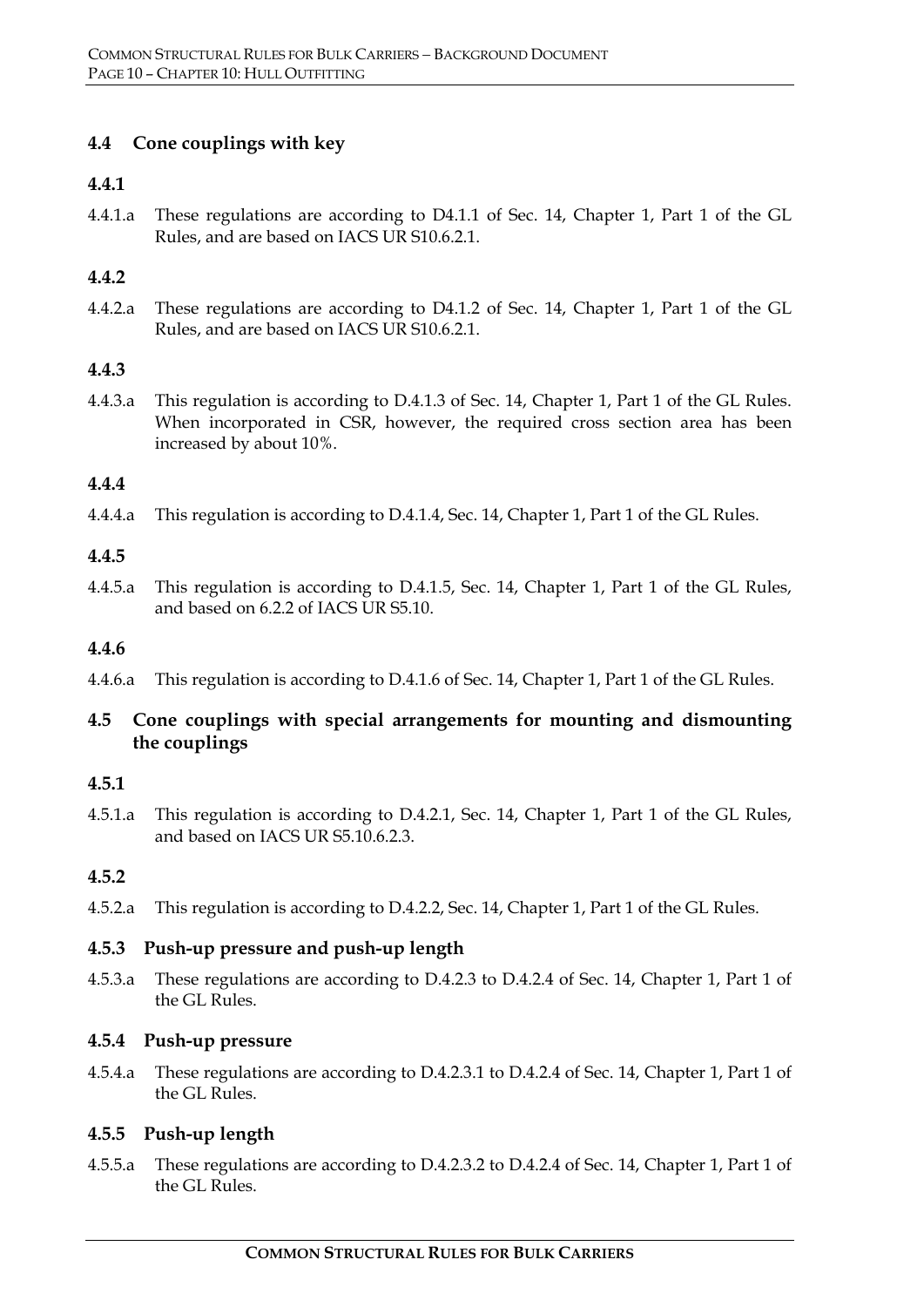# **4.5.6 Push-up pressure for pintle bearings**

4.5.6.a These regulations are according to D.4.2.4 of Sec. 14, Chapter 1, Part 1 of the GL Rules.

# **5. RUDDER BODY, RUDDER BEARINGS**

# **5.1 Strength of rudder body**

# **5.1.1**

5.1.1.a This regulation is according to E.1.1, Sec. 14, Chapter 1, Part 1 of the GL Rules.

# **5.1.2**

5.1.2.a This regulation is according to E.1.2 of Sec. 14, Chapter 1, Part 1 of the GL Rules.

# **5.1.3**

5.1.3.a These regulations are according to E.1.3, Sec. 14, Chapter 1, Part 1 of the GL Rules, and based on 5.1(a) of IACS UR S10. The permissible stress of a part of the regulations has been revised.

#### **5.1.4**

5.1.4.a These regulations are according to E.1.4, Sec. 14, Chapter 1, Part 1 of the GL Rules, and based on IACS 5.1(b) of UR S10. The permissible stress of a part of the regulations has been revised.

# **5.2 Rudder plating**

# **5.2.1**

5.2.1.a These regulations are according to E.2.1, Sec. 14, Chapter 1, Part 1 of the GL Rules, and based on the first half of the regulations in 5.2 of IACS UR S10.

# **5.2.2**

5.2.2.a This regulation is according to E.2.2, Sec. 14, Chapter 1, Part 1 of the GL Rules.

# **5.2.3**

5.2.3.a This regulation is according to E.2.3, Sec. 14, Chapter 1, Part 1 of the GL Rules, and is based on the second half of the regulations in 5.2 of IACS UR S10.

# **5.3 Connections of rudder blade structure with solid parts in forged or cast steel**

# **5.3.1 General**

5.3.1.a Regulations are according to E7.4.1, Sec. 1, Chapter 10, Part B of the BV Rules.

# **5.3.2 Minimum section modulus of the connection with the rudder stock housing**

5.3.2.a Regulations are according to E7.4.2, Sec. 1, Chapter 10, Part B of the BV Rules.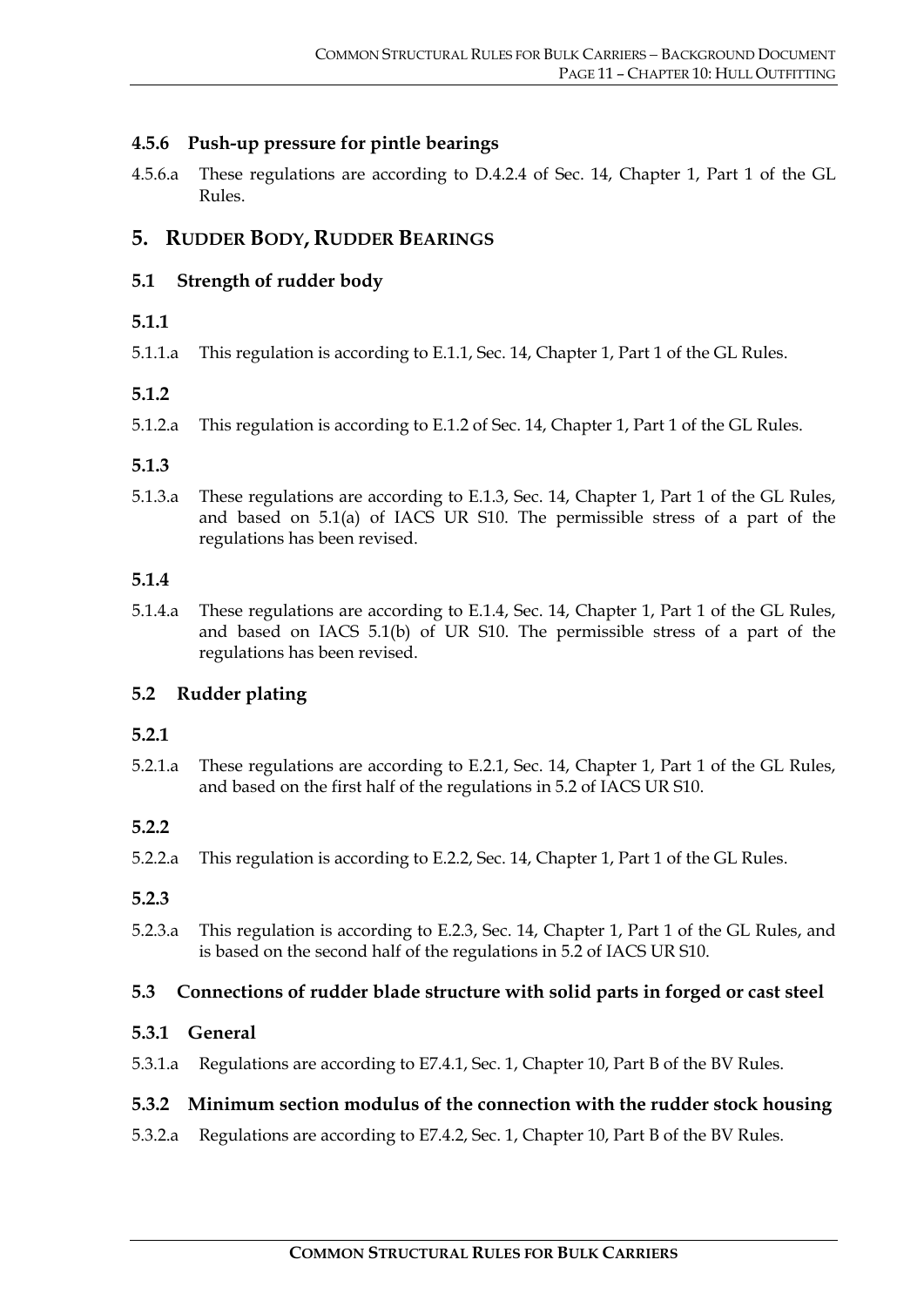# **5.3.3 Calculation of actual section modulus of the connection with the rudder stock housing**

5.3.3.a Regulations are according to 7.4.3, Sec. 1, Chapter 10, Part 1 of the BV Rules.

# **5.3.4 Thickness of horizontal web plates**

5.3.4.a Regulations are according to 7.4.4, Sec. 1, Chapter 10, Part 1 of the BV Rules.

# **5.3.5 Thickness of side plating and vertical web plates welded to the solid part**

5.3.5.a Regulations are according to 7.4.5, Sec. 1, Chapter 10, Part 1 of the BV Rules.

#### **5.3.6 Solid part protrusions**

5.3.6.a Regulations are according to 7.4.6, Sec. 1, Chapter 10, Part 1 of the BV Rules.

#### **5.3.7**

5.3.7.a Regulations are according to E3.2, Sec. 14, Chapter 1, Part 1, of the GL Rules.

# **5.4 Rudder bearings**

#### **5.4.1**

5.4.1.a This regulation is according to E.4.1 of Sec. 14, Chapter 1, Part 1 of the GL Rules.

#### **5.4.2**

5.4.2.a This regulation is according to E.4.2 of Sec. 14, Chapter 1, Part 1 of the GL Rules.

# **5.4.3**

5.4.3.a This regulation is according to E.4.3, Sec. 14, Chapter 1, Part 1 of the GL Rules, and it is not specified clearly in IACS UR S10. The formula is merely a simplified formula for initial calculations, and is inappropriate for use in ultimate strength studies.

# **5.4.4**

5.4.4.a This regulation is according to E.4.4, Sec. 14, Chapter 1, Part 1 of the GL Rules, and based on 8.1 of IACS UR S10.

# **5.4.5**

5.4.5.a This regulation is according to E.4.5 of Sec. 14, Chapter 1, Part 1 of the GL Rules.

#### **5.4.6**

5.4.6.a This regulation is according to E.4.6 and E4.7, Sec. 14, Chapter 1, Part 1 of the GL Rules, and based on 8.2 of IACS UR S10

# **5.5 Pintles**

# **5.5.1**

5.5.1.a This regulation is according to E.5.1, Sec. 14, Chapter 1, Part 1 of the GL Rules, and is based on the second half of the regulations in 7.1 of IACS UR S10.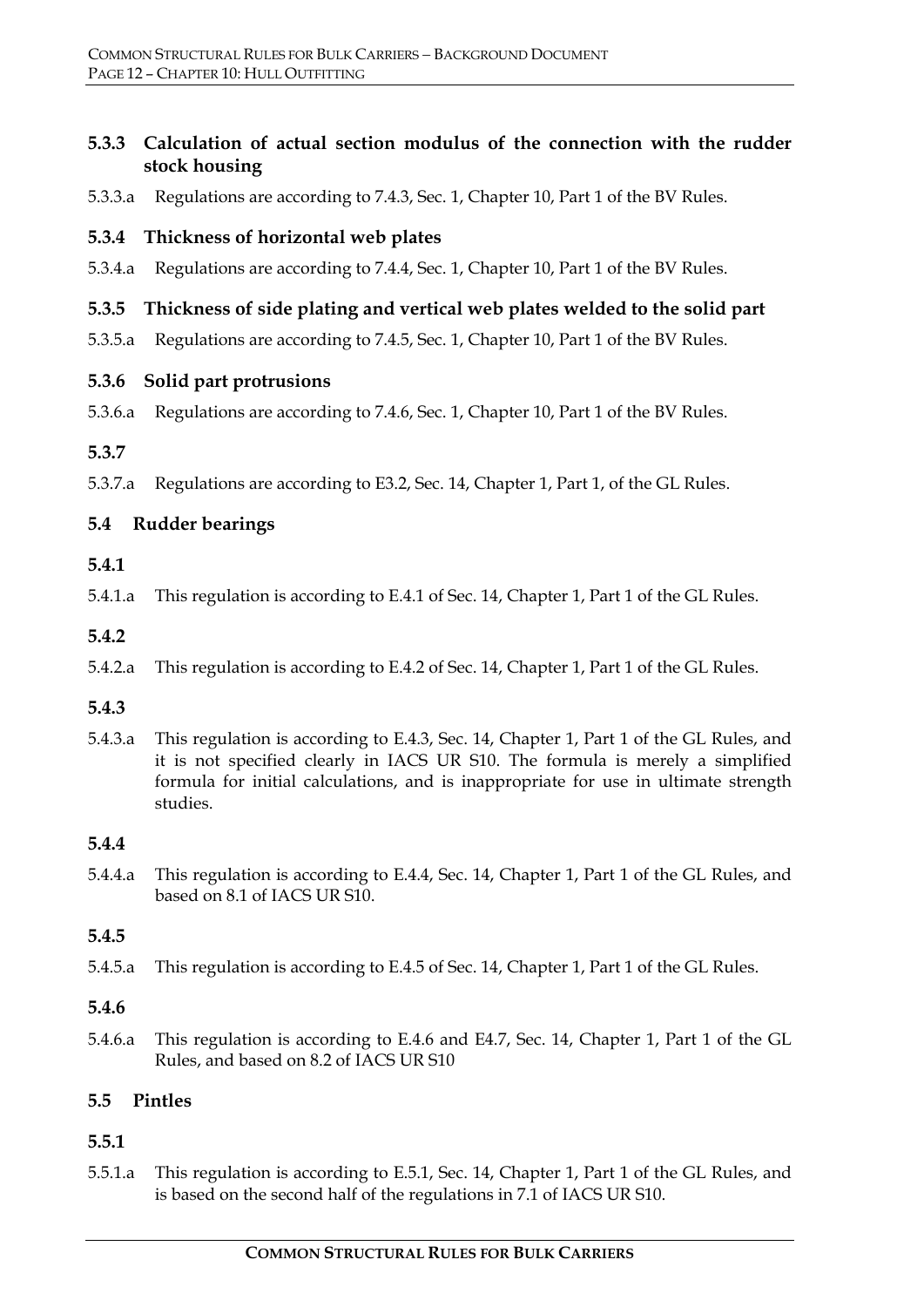# **5.5.2**

5.5.2.a This regulation is according to E.5.2 of Sec. 14, Chapter 1, Part 1 of the GL Rules.

# **5.5.3**

5.5.3.a This regulation is according to E.5.3, Sec. 14, Chapter 1, Part 1 of the GL Rules, and based on the description in the first half of the regulation in 7.1 of IACS UR S10.

# **5.5.4**

5.5.4.a This regulation is according to E.5.4, Sec. 14, Chapter 1, Part 1 of the GL Rules, and based on 7.2 of IACS UR S10.

# **5.6 Criteria for bearing clearance**

# **5.6.1**

5.6.1.a This regulation is according to E.6.1, Sec. 14, Chapter 1, Part 1 of the GL Rules, and based on 8.3 of IACS UR S10.

# **5.6.2**

5.6.2.a This regulation is according to E.6.2, Sec. 14, Chapter 1, Part 1 of the GL Rules, and based on 8.3 of IACS UR S10.

# **5.6.3**

5.6.3.a This regulation is according to E.6.3, Sec. 14, Chapter 1, Part 1 of the GL Rules, and based on 8.3 of IACS UR S10.

# **6. DESIGN YIELD MOMENT OF RUDDER STOCK**

# **6.1 General**

# **6.1.1**

6.1.1.a This regulation is according to F of Sec. 14, Chapter 1, Part 1 of the GL Rules.

# **7. STOPPER, LOCKING DEVICE**

# **7.1 Stopper**

# **7.1.1**

7.1.1.a This regulation is according to G.1, Sec. 14, Chapter 1, Part 1 of the GL Rules.

# **7.2 Locking device**

# **7.2.1**

7.2.1.a This regulation is according to G.2, Sec. 14, Chapter 1, Part 1 of the GL Rules. Detailed strength requirements are specified in this requirement.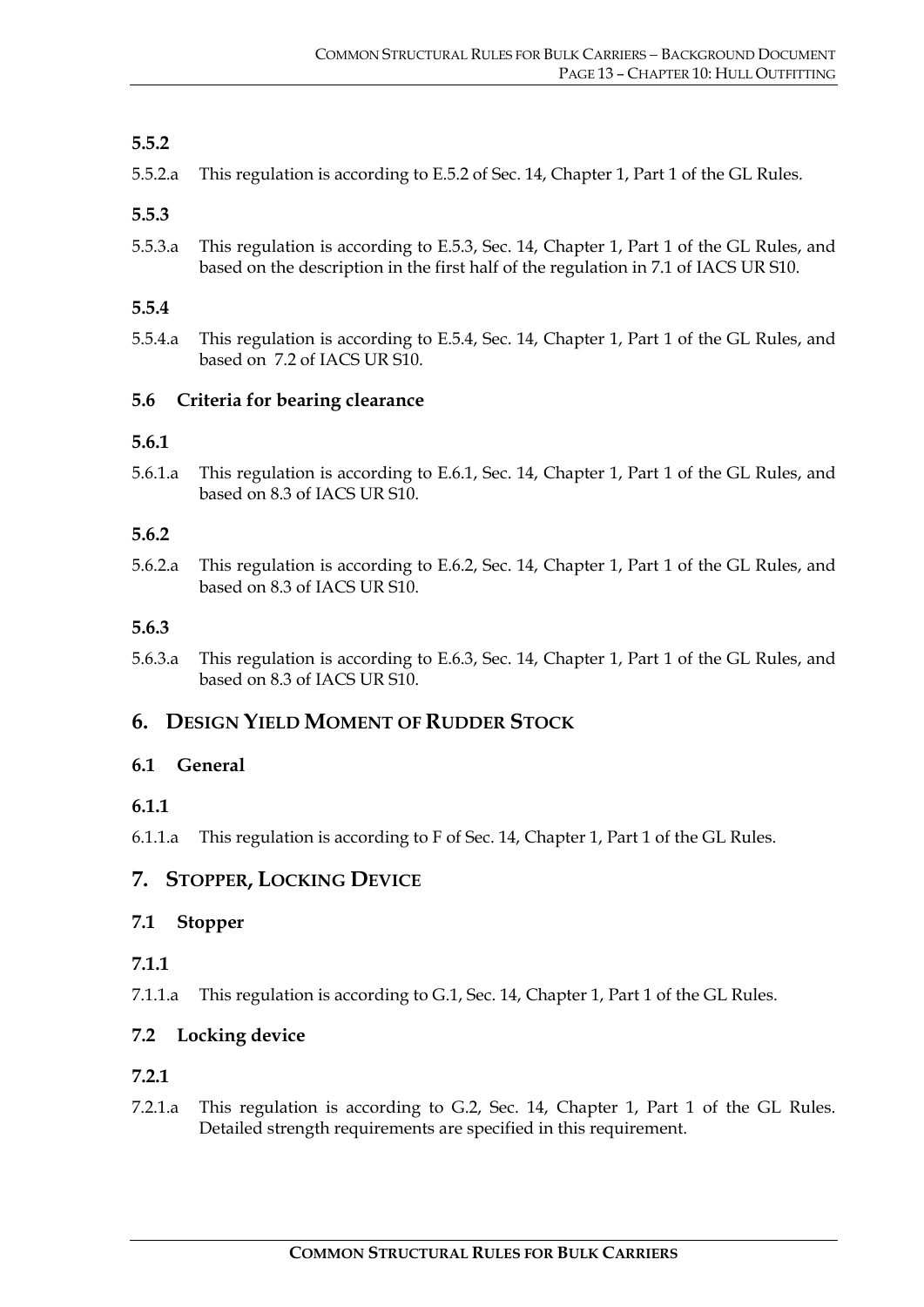# **7.3**

# **7.3.1**

7.3.1.a This regulation is according to G.3 of Sec. 14, Chapter 1, Part 1 of the GL Rules.

# **8. PROPELLER NOZZLES**

# **8.1 General**

# **8.1.1**

8.1.1.a This regulation is according to H.1.1 of Sec. 14, Chapter 1, Part 1 of the GL Rules.

# **8.1.2**

8.1.2.a This regulation is according to H.1.2 of Sec. 14, Chapter 1, Part 1 of the GL Rules.

# **8.2 Design pressure**

- **8.2.1**
- 8.2.1.a This regulation is according to H.2 of Sec. 14, Chapter 1, Part 1 of the GL Rules.

# **8.3 Plate thickness**

- **8.3.1**
- 8.3.1.a This regulation is according to H.3.1 of Sec. 14, Chapter 1, Part 1 of the GL Rules.

# **8.3.2**

8.3.2.a This regulation is according to H.3.2 of Sec. 14, Chapter 1, Part 1 of the GL Rules.

# **8.4 Section modulus**

# **8.4.1**

8.4.1.a This regulation is according to H.4 of Sec. 14, Chapter 1, Part 1 of the GL Rules.

# **8.5 Welding**

# **8.5.1**

8.5.1.a This regulation is according to H.5 of Sec. 14, Chapter 1, Part 1 of the GL Rules.

# **9. RUDDER HORN AND SOLE PIECE SCANTLINGS**

# **9.1 Sole piece**

# **9.1.1**

9.1.1.a This regulation is according to C.4.1, Sec. 13, Chapter 1, Part 1 of the GL Rules, and based on 9.1 of IACS UR S10.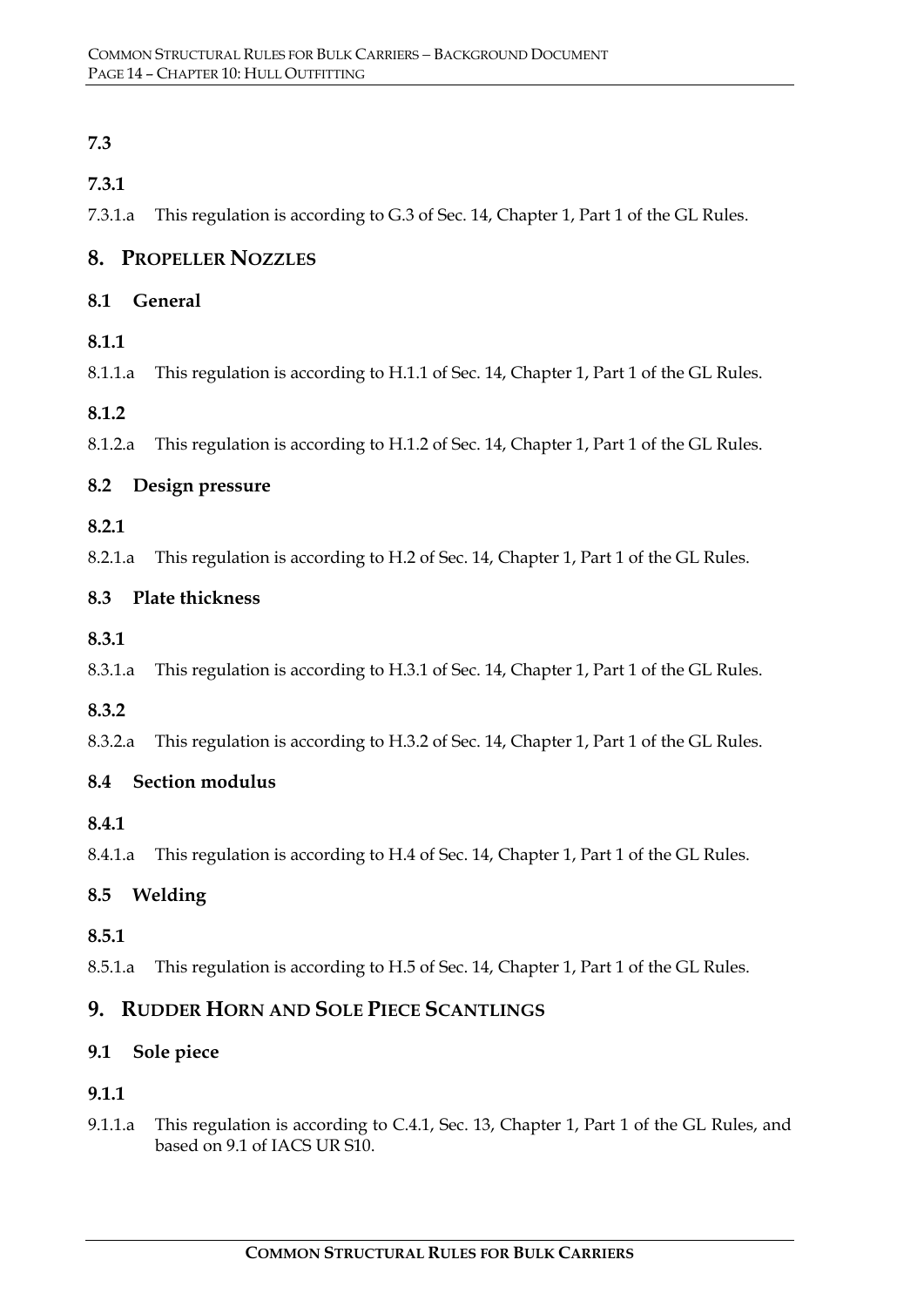# **9.1.2**

9.1.2.a This regulation is according to C.4.3, Sec. 13, Chapter 1, Part 1 of the GL Rules, and based on IACS UR S10.9.1.

# **9.1.3**

9.1.3.a This regulation is according to C.4.4, Sec. 13, Chapter 1, Part 1 of the GL Rules, and based on IACS UR S10.9.1.

# **9.1.4**

9.1.4.a This regulation is according to C.4.5, Sec. 13, Chapter 1, Part 1 of the GL Rules, and based on IACS UR S10.9.1.

# **9.2 Rudder horn of semi spade rudders (case of 1-elastic support)**

# **9.2.1**

9.2.1.a This regulation is according to C.5.1, Sec. 13, Chapter 1, Part 1 of the GL Rules, and based on 9.2 of IACS UR S10.

#### **9.2.2**

9.2.2.a This regulation is according to C.5.2, Sec. 13, Chapter 1, Part 1 of the GL Rules, and based on 9.2 of IACS UR S10.

### **9.2.3**

9.2.3.a This regulation is according to C.5.3, Sec. 13, Chapter 1, Part 1 of the GL Rules, and based on 9.2 of IACS UR S10.

#### **9.2.4**

9.2.4.a This regulation is according to C.5.4, Sec. 13, Chapter 1, Part 1 of the GL Rules, and based on 9.2.1 of IACS UR S10.

# **9.2.5**

9.2.5.a This regulation is according to C.5.5 of Sec. 13, Chapter 1, Part 1, of the GL Rules.

# **9.2.6**

9.2.6.a These regulations are according to C.5.6, Sec. 13, Chapter 1, Part 1 of the GL Rules

#### **9.2.7**

- 9.2.7.a These regulations are according to C.5.7, Sec. 13, Chapter 1, Part 1 of the GL Rules
- **9.2.8**
- 9.2.8.a These regulations are according to C.5.8, Sec. 13, Chapter 1, Part 1 of the GL Rules
- **9.2.9**
- 9.2.9.a These regulations are according to C.5.9, Sec. 13, Chapter 1, Part 1 of the GL Rules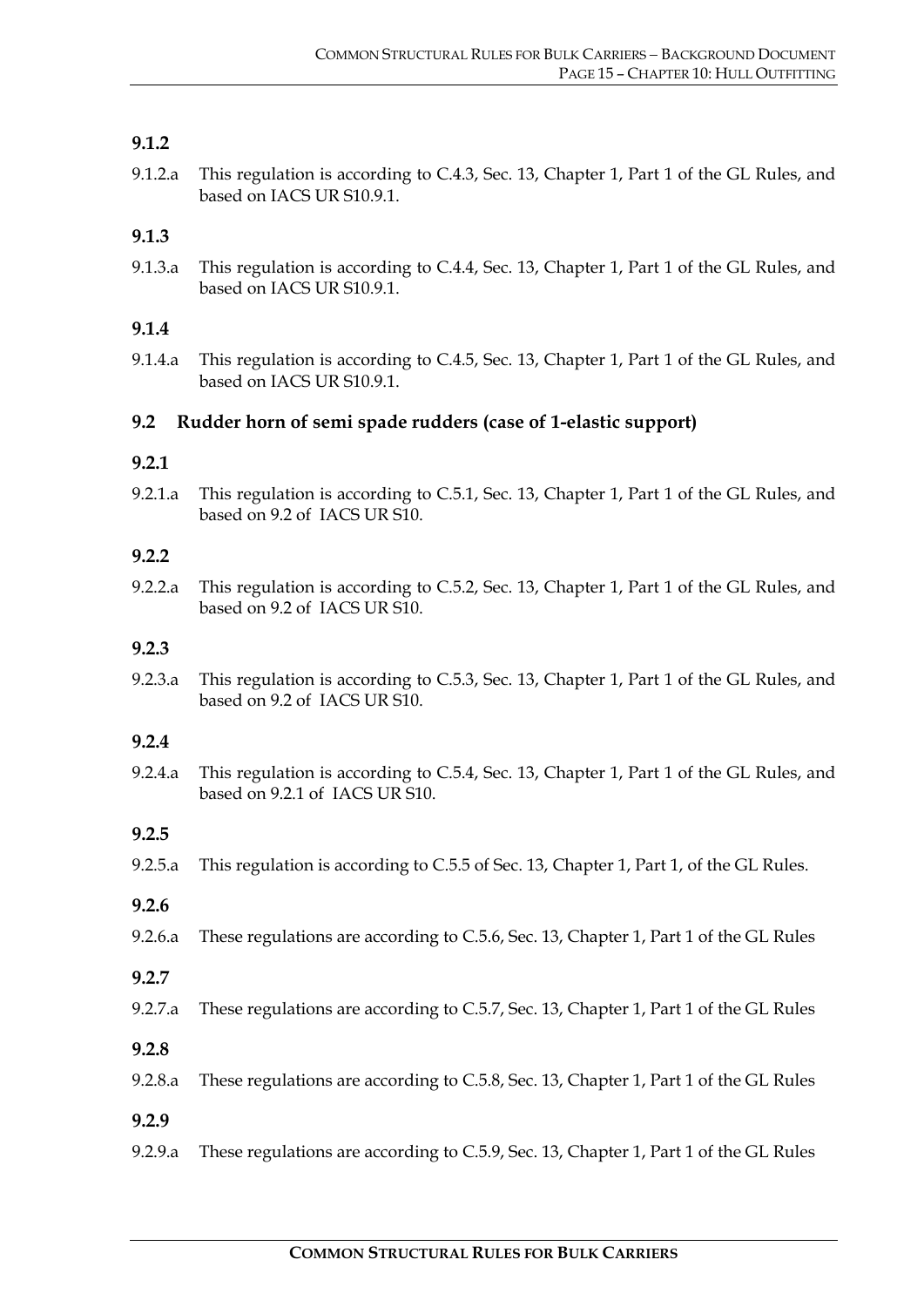# **9.2.10**

9.2.10.a This regulation is according to C.5.10, Sec. 13, Chapter 1, Part 1 of the GL Rules.

# **9.3 Rudder horn of semi spade rudders (case of 2-conjugate elastic support)**

#### **9.3.1 Bending moment**

9.3.1.a This requirement is according to 1.7.1, Appendix 1, Chapter 10, Part B of the BV Rules.

### **9.3.2 Shear force**

9.3.2.a This requirement is according to 1.7.2, Appendix 1, Chapter 10, Part B of the BV Rules.

#### **9.3.3 Torque**

9.3.3.a This requirement is according to 1.7.3, Appendix 1, Chapter 10, Part B of the BV Rules.

#### **9.3.4 Shear stress calculation**

9.3.4.a This requirement is according to 1.7.4, Appendix 1, Chapter 10, Part B of the BV Rules.

#### **9.3.5 Bending stress calculation**

9.3.5.a This requirement is according to 1.7.5, Appendix 1, Chapter 10, Part B of the BV Rules.

#### **9.3.6 General remarks**

9.3.6.a This regulation conforms to the regulations from 9.3.5 to 9.2.10 above (based on the regulations of C.5.5 to C.5.10 of Sec. 13, Chapter 1, Part 1, of the GL Rules).

# **10. RUDDER COUPLING FLANGES**

**10.1**

# **10.1.1**

10.1.1.a This regulation is according to B4.4.1, Sec. 19, Chapter 1, Part 1 of the GL Rules.

# **10.1.2**

10.1.2.a This regulation is according to B4.4.2, Sec. 19, Chapter 1, Part 1 of the GL Rules.

#### **10.1.3**

10.1.3.a This regulation is according to B4.4.3, Sec. 19, Chapter 1, Part 1 of the GL Rules.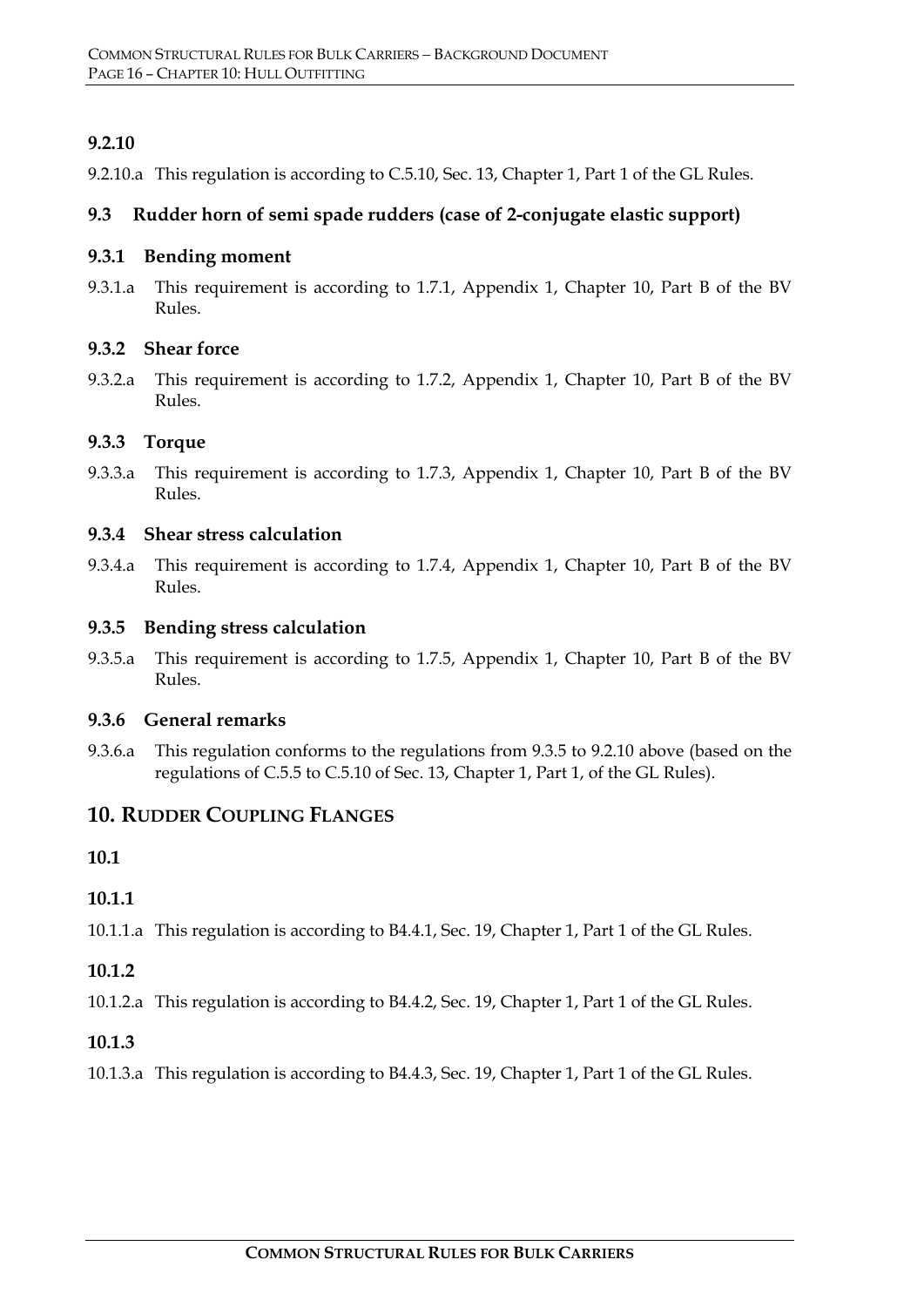# **11. AZIMUTH PROPULSION SYSTEM**

# **11.1 General**

# **11.1.1 Arrangement**

11.1.1.a This regulation is based on the regulation in 11.1, Section 1, Chapter 10, Part B of the BV Rules.

# **11.1.2 Application**

11.1.2.a This regulation is based on the regulation in 11.1.2, Section 1, Chapter 10, Part B of the BV Rules.

# **11.1.3 Operating conditions**

11.1.3.a This regulation is based on the regulation in 11.1.3, Section 1, Chapter 10, Part B of the BV Rules.

# **11.2 Arrangement**

# **11.2.1 Plans to be submitted**

11.2.1.a This regulation is based on the regulation in 11.2.1, Section 1, Chapter 10, Part B of the BV Rules.

# **11.2.2 Locking device**

11.2.2.a This regulation is based on the regulation in 11.2.2, Section 1, Chapter 10, Part B of the BV Rules.

# **11.3 Design loads**

# **11.3.1**

11.3.1.a This regulation is based on the regulation in 11.3.1, Section 1, Chapter 10, Part B of the BV Rules.

# **11.4 Plating**

# **11.4.1 Plating of the rudder part of the azimuth propulsion system**

11.4.1.a This regulation is based on the regulation in 11.4.1, Section 1, Chapter 10, Part B of the BV Rules.

# **11.4.2 Plating of the pod**

11.4.2.a This regulation is based on the regulation in 11.4.2, Section 1, Chapter 10, Part B of the BV Rules.

# **11.4.3 Webs**

11.4.3.a This regulation is based on the regulation in 11.4.3, Section 1, Chapter 10, Part B of the BV Rules.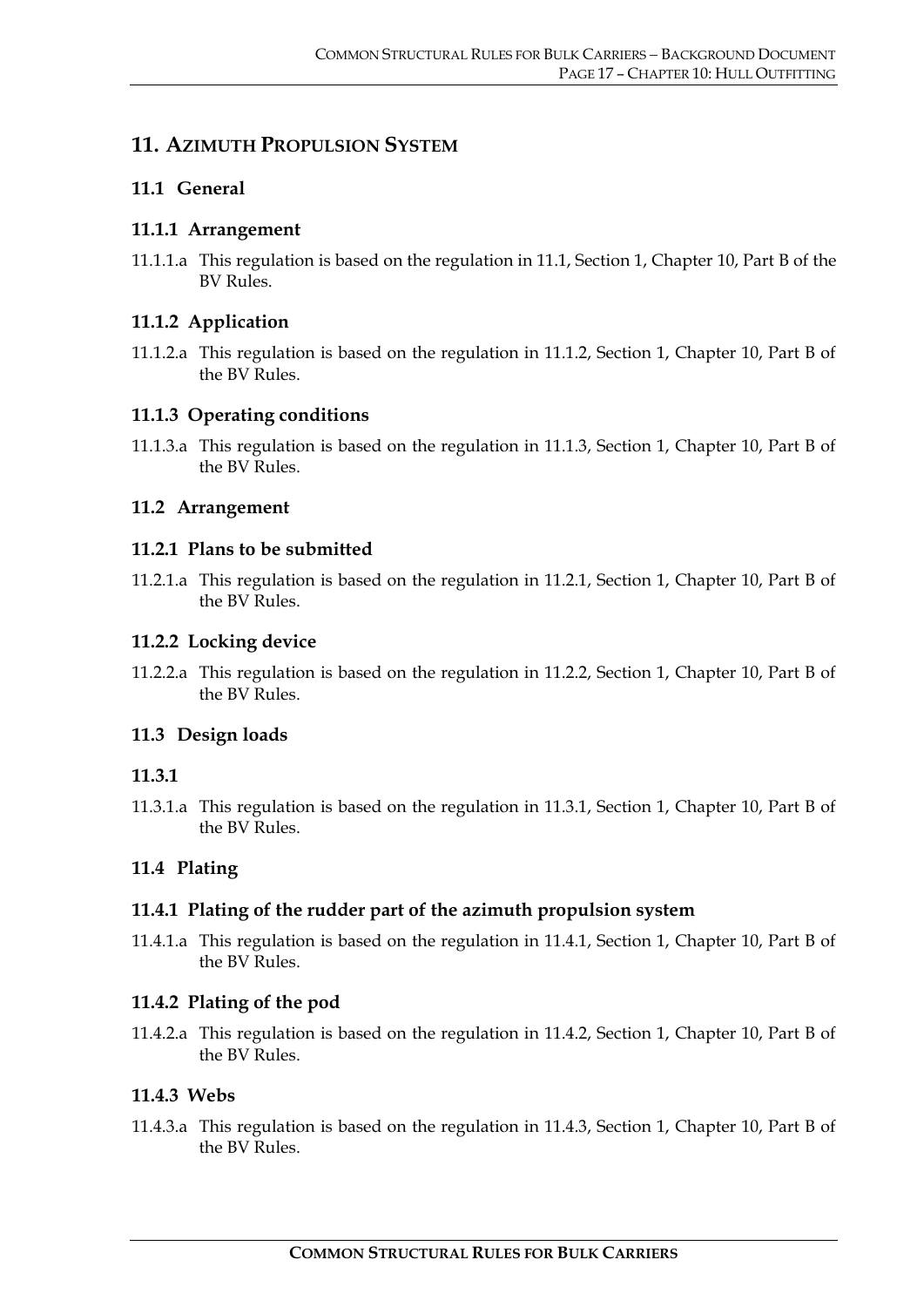# **11.5 Ordinary stiffeners**

#### **11.5.1 Ordinary stiffeners of the pod**

11.5.1.a This regulation is based on the regulation in 11.5.1, Section 1, Chapter 10, Part B of the BV Rules.

### **11.6 Primary supporting members**

#### **11.6.1 Analysis criteria**

11.6.1.a This regulation is based on the regulation in 11.6.1, Section 1, Chapter 10, Part B of the BV Rules.

#### **11.6.2 Loads**

11.6.2.a This regulation is based on the regulation in 11.6.2, Section 1, Chapter 10, Part B of the BV Rules.

#### **11.6.3 Strength check**

11.6.3.a This regulation is based on the regulation in 11.6.3, Section 1, Chapter 10, Part B of the BV Rules.

#### **11.7 Hull supports of the azimuth propulsion system**

#### **11.7.1 Analysis criteria**

11.7.1.a This regulation is based on the regulation in 11.7.1, Section 1, Chapter 10, Part B of the BV Rules.

# **11.7.2 Loads**

11.7.2.a This regulation is based on the regulation in 11.7.2, Section 1, Chapter 10, Part B of the BV Rules.

#### **11.7.3 Strength check**

11.7.3.a This regulation is based on the regulation in 11.7.3, Section 1, Chapter 10, Part B of the BV Rules.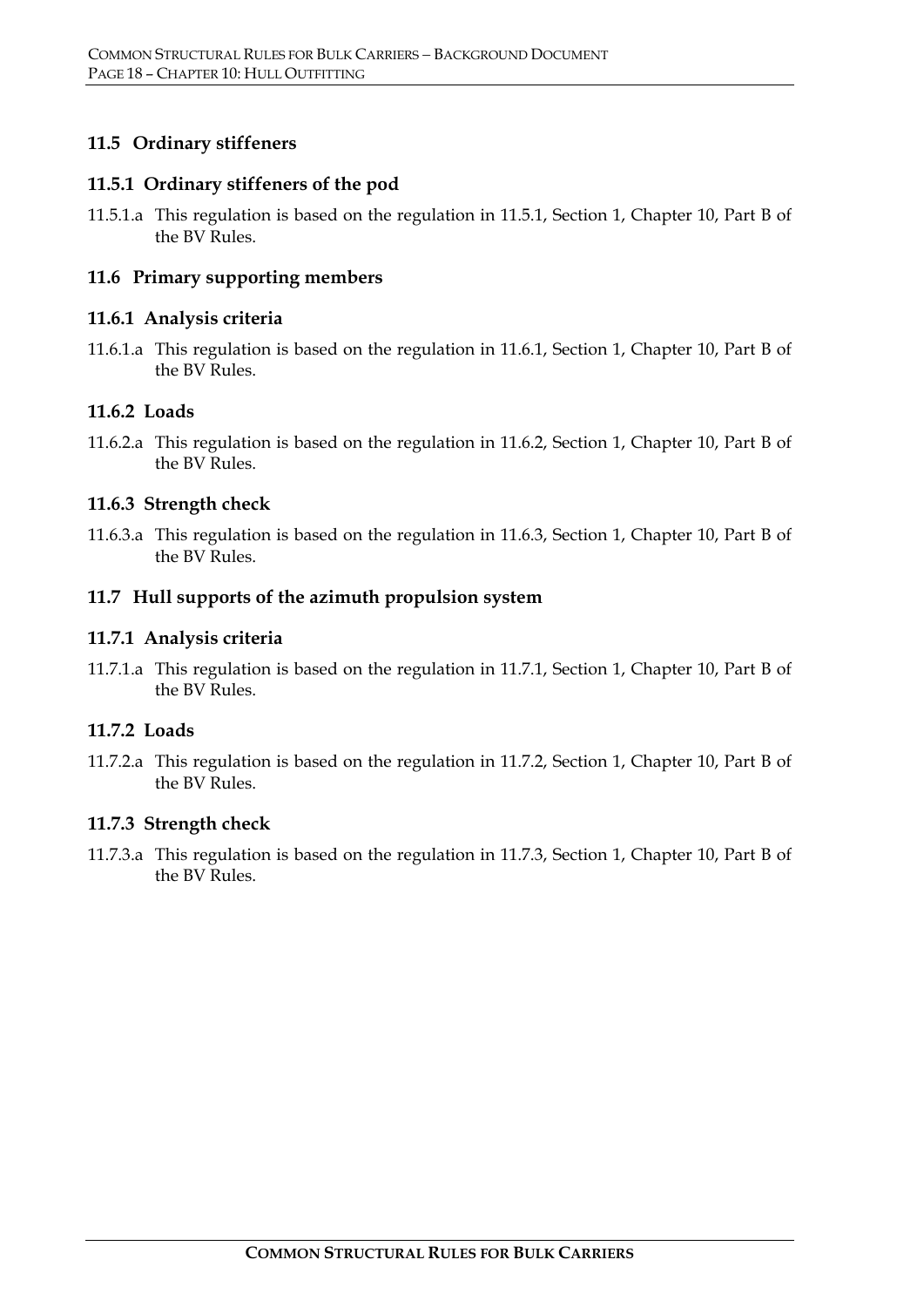# **SECTION 2 – BULWARKS AND GUARD RAILS**

# **1. GENERAL**

# **1.1 Introduction**

# **1.1.1**

1.1.1.a This regulation is according to 1.1.1, Section 2, Chapter 10, Part B of the BV Rules.

# **1.2 General**

# **1.2.1**

1.2.1.a This regulation is according to 1.2.1, Sec. 2, Chapter 10, Part B of the BV Rules, and based on Reg. 25(2) of the LL Convention, and on IACS UI LL14.

# **1.2.2**

1.2.2.a This regulation is according to 1.2.2, Sec. 2, Chapter 10, Part B of the BV Rules, and based on Reg. 25(2) of the LL Convention.

# **1.2.3**

1.2.3.a This regulation is according to 1.2.3, Sec. 2, Chapter 10, Part B of the BV Rules, and based on Reg. 26(7) of the LL Convention.

# **1.2.4**

1.2.4.a This regulation is according to 1.2.4, Sec. 2, Chapter 10, Part B of the BV Rules, and based on Reg. 25(6) of the LL Convention.

# **1.2.5**

1.2.5.a This regulation is according to 1.2.5, Section 2, Chapter 10, Part B of the BV Rules.

# **1.2.6**

1.2.6.a This regulation is according to 1.2.6, Sec. 2, Chapter 10, Part B of the BV Rules, and based on Reg. 24(4) of the LL Convention.

# **1.2.7**

1.2.7.a This regulation is according to 1.2.7, Section 2, Chapter 10, Part B of the BV Rules.

# **2. BULWARKS**

# **2.1 General**

# **2.1.1**

2.1.1.a This regulation is according to 2.1.1, Section 2, Chapter 10, Part B of the BV Rules.

- **2.1.2**
- 2.1.2.a This regulation is according to 2.1.2, Section 2, Chapter 10, Part B of the BV Rules.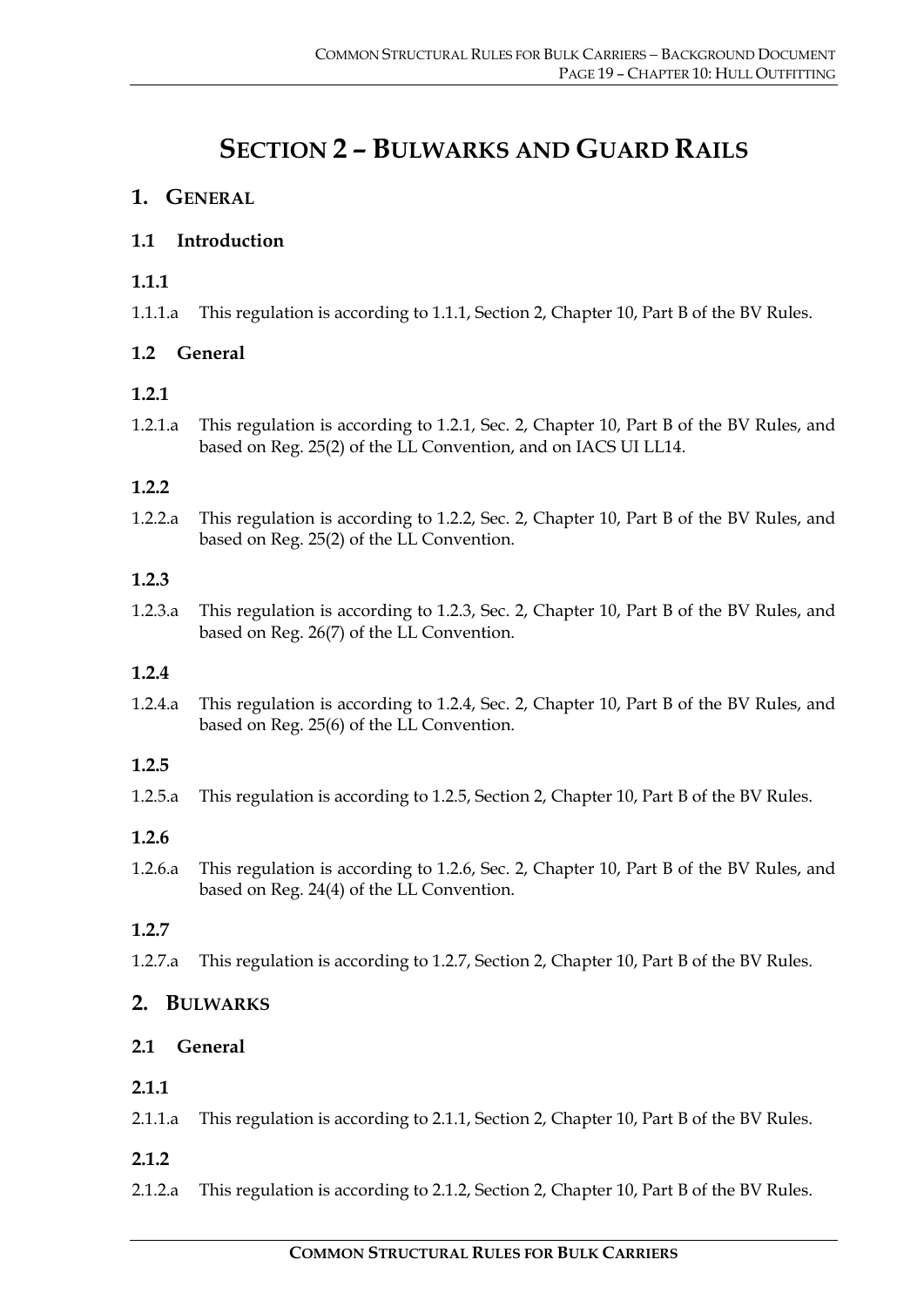# **2.1.3**

2.1.3.a This regulation is according to 2.1.3, Section 2, Chapter 10, Part B of the BV Rules.

# **2.1.4**

2.1.4.a This regulation is according to 2.1.4, Section 2, Chapter 10, Part B of the BV Rules.

# **2.2 Scantlings**

# **2.2.1**

2.2.1.a This regulation is according to 2.2.1, Section 2, Chapter 10, Part B of the BV Rules. It includes a partial modification of the BV Rules.

# **2.2.2**

2.2.2.a This regulation is according to 2.2.2, Section 2, Chapter 10, Part B of the BV Rules.

# **2.2.3**

2.2.3.a This regulation is according to 2.2.3, Section 2, Chapter 10, Part B of the BV Rules.

#### **2.2.4**

2.2.4.a This regulation is according to 2.2.4, Section 2, Chapter 10, Part B of the BV Rules. The formulae in the regulation have been obtained by partial modification of the formulae in BV Rules. (Same as the requirements for ships of length 92.5 m)

#### **2.2.5**

2.2.5.a This regulation is according to 2.2.5, Section 2, Chapter 10, Part B of the BV Rules.

# **2.2.6**

2.2.6.a This regulation is according to 2.2.6, Section 2, Chapter 10, Part B of the BV Rules.

# **3. GUARD RAILS**

# **3.1 General**

# **3.1.1**

3.1.1.a This regulation is according to 3.1.1, Section 2, Chapter 10, Part B of the BV Rules.

# **3.1.2**

3.1.2.a This regulation is according to 3.1.2, Sec. 2, Chapter 10, Part B of the BV Rules, and based on Reg. 25(3) of the LL Convention.

# **3.1.3**

3.1.3.a This regulation is according to 3.1.3, Sec. 2, Chapter 10, Part B of the BV Rules, and based on Reg. 25(3) of the LL Convention.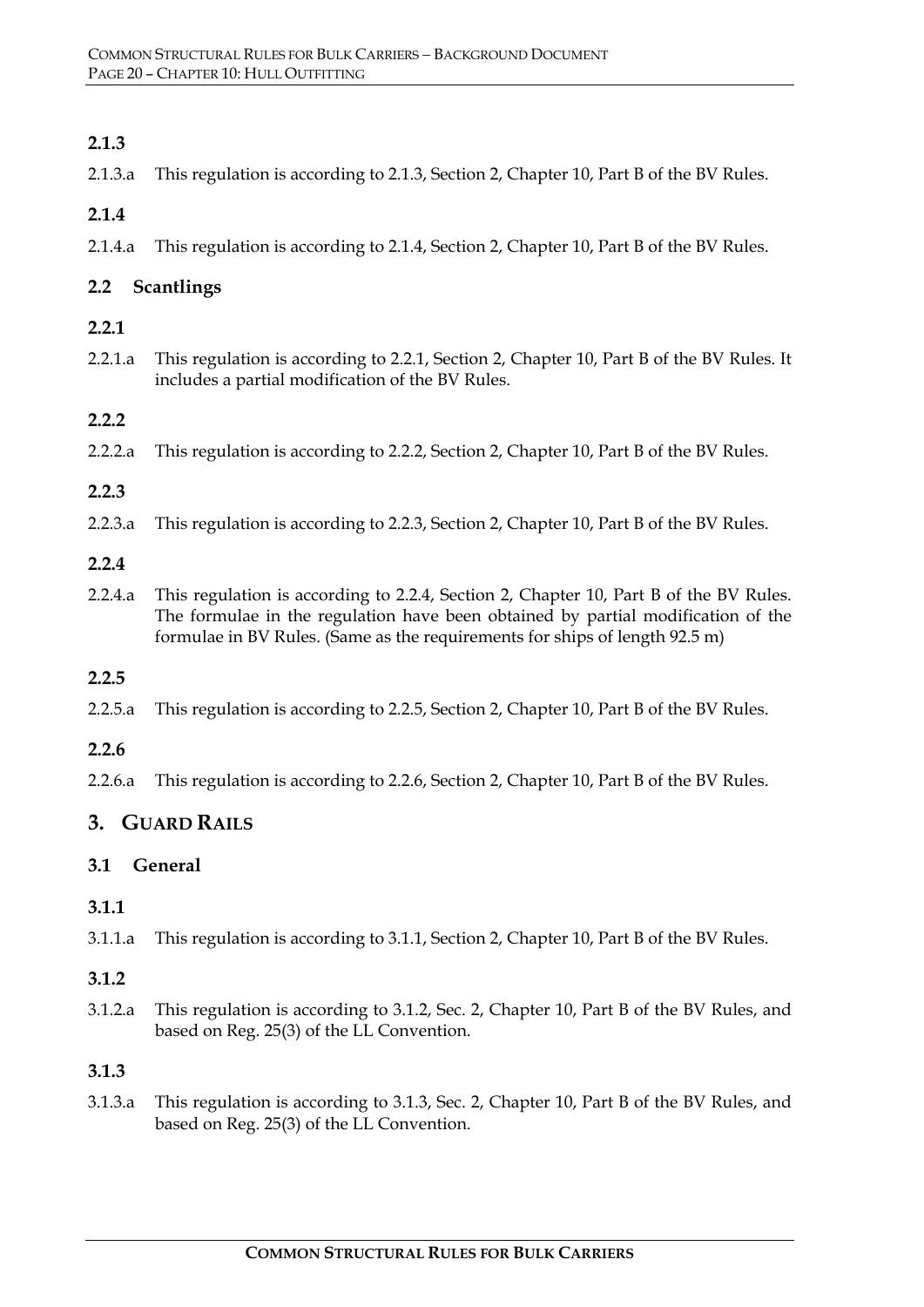# **3.1.4**

3.1.4.a This regulation is according to 3.1.4, Sec. 2, Chapter 10, Part B of the BV Rules, and based on Reg. 25(3) of the LL Convention.

# **3.1.5**

3.1.5.a This regulation is according to 3.1.5, Sec. 2, Chapter 10, Part B of the BV Rules, and based on Reg. 25(3)(c) of the LL Convention.

#### **3.1.6**

3.1.6.a This regulation is according to 3.1.6, Sec. 2, Chapter 10, Part B of the BV Rules, and based on Reg. 25(3)(d) of the LL Convention.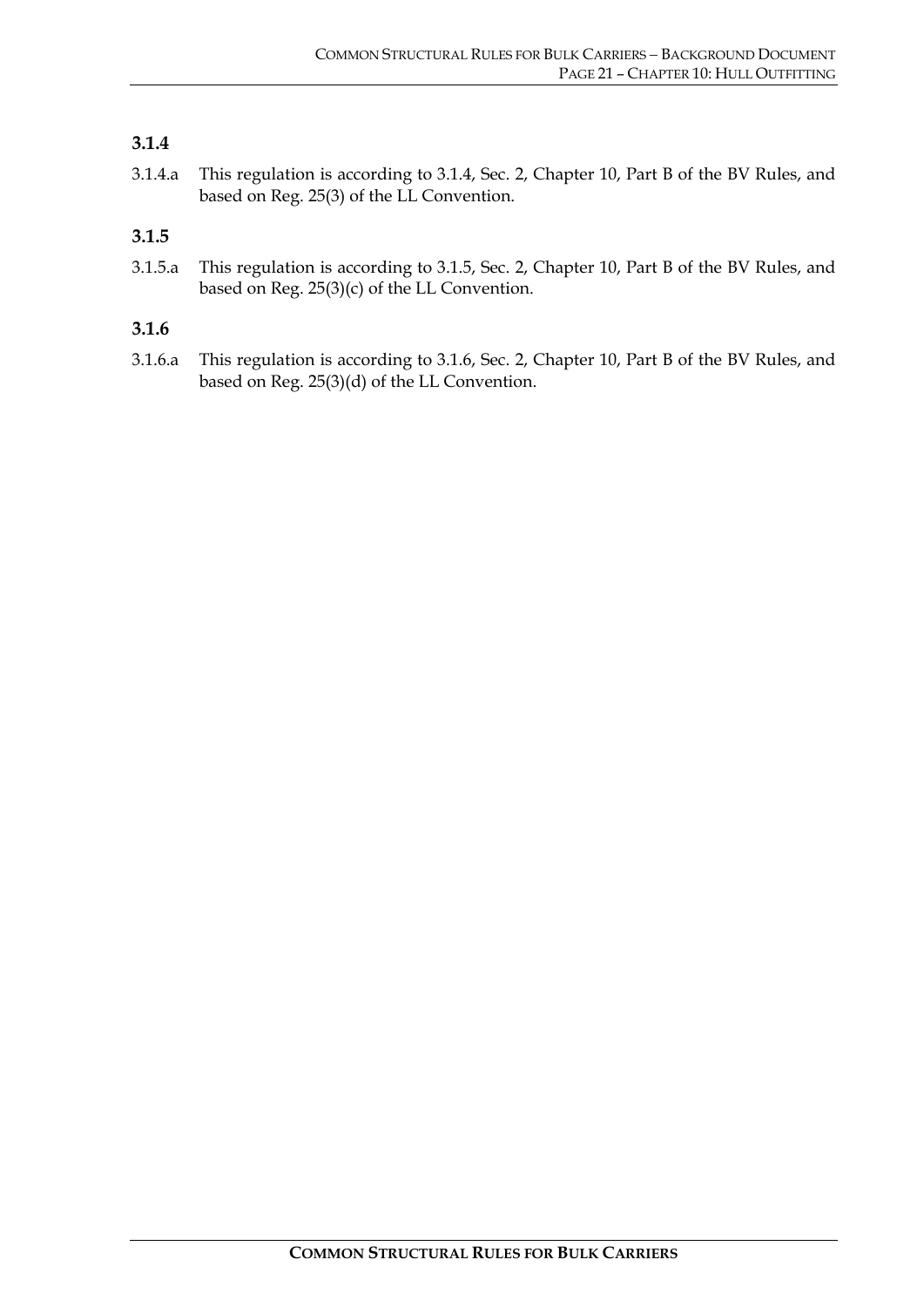# **SECTION 3 – EQUIPMENT**

# **4. GENERAL**

# **4.1 General**

# **4.1.1**

4.1.1.a This regulation is based on 1.1.1 , Section 4, Chapter 10, Part B of the RINA Rules.

# **4.1.2**

4.1.2.a This regulation is based on 1.1.2, Section 4, Chapter 10, Part B of the RINA Rules.

# **4.1.3**

4.1.3.a This regulation is based on IACS UR A1.1.4.

# **4.1.4**

4.1.4.a This regulation is based on 1.1.3, Section 4, Chapter 10, Part B of the RINA Rules.

# **5. EQUIPMENT NUMBER**

# **5.1 Equipment number**

# **5.1.1 General**

5.1.1.a This regulation is according to 2.1.1, Section 4, Chapter 10, Part B of the RINA Rules, and based on IACS UR A1.2.

# **5.1.2 Equipment number**

5.1.2.a This regulation is according to 2.1.2, Section 4, Chapter 10, Part B of the RINA Rules, and based on IACS UR A1.2.

# **6. EQUIPMENT**

# **6.1 General**

# **6.1.1**

6.1.1.a This regulation is based on 3.1.1, Section 4, Chapter 10, Part B of the RINA Rules.

# **6.1.2**

6.1.2.a This regulation is based on 3.1.2, Section 4, Chapter 10, Part B of the RINA Rules.

# **6.2 Anchors**

# **6.2.1 General**

6.2.1.a This regulation is according to 3.2., Section 4, Chapter 10, Part B of the RINA Rules, and based on IACS UR A1.4.1.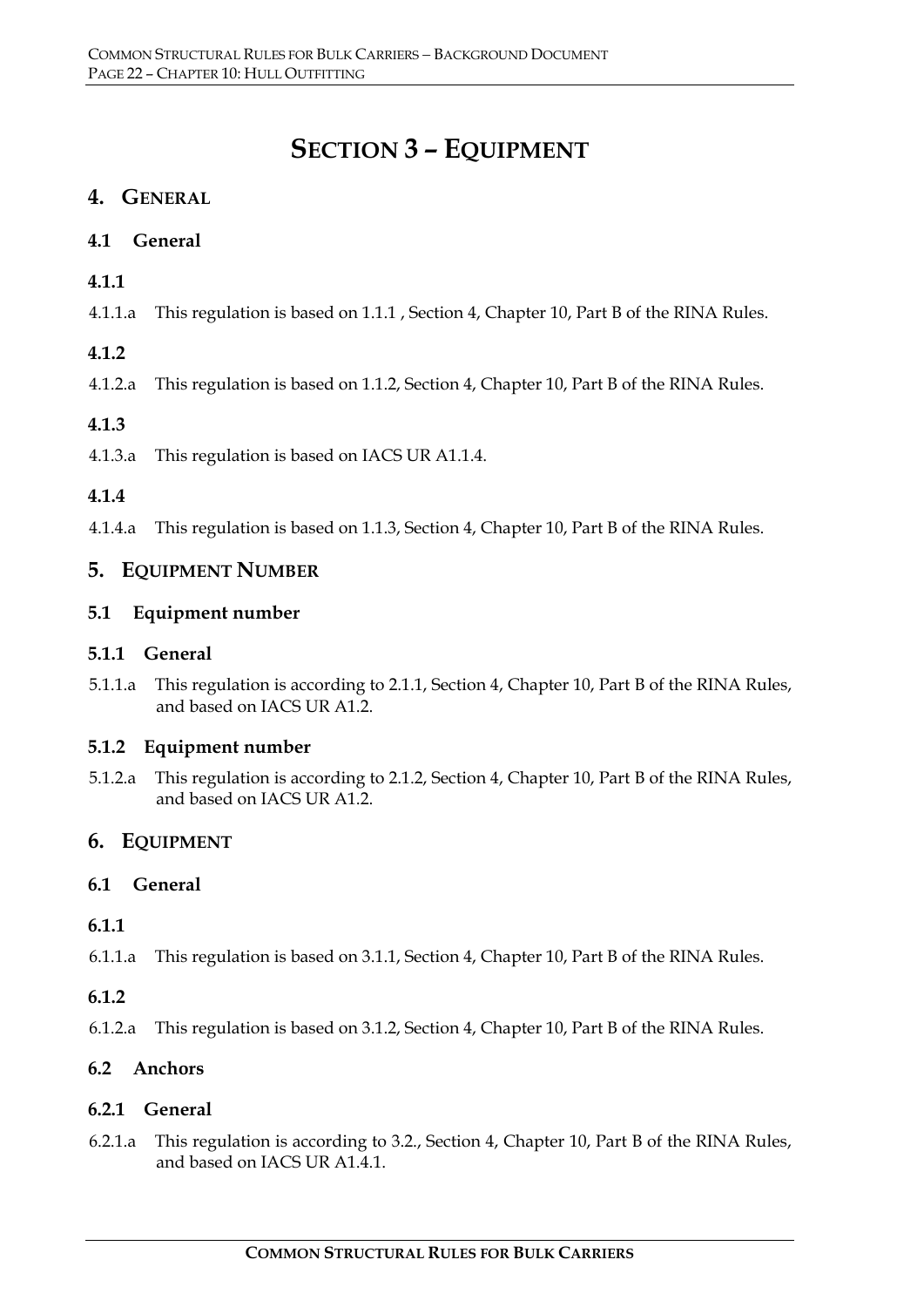# **6.2.2 Ordinary anchors**

6.2.2.a This regulation is according to 3.2., Section 4, Chapter 10, Part B of the RINA Rules, and based on IACS UR A1.4.1.

#### **6.2.3 High and very high holding power anchors**

6.2.3.a This regulation is according to 3.2., Section 4, Chapter 10, Part B of the RINA Rules, and based on IACS UR A1.4.1.

#### **6.2.4 Third anchor**

6.2.4.a This regulation is according to 3.2., Section 4, Chapter 10, Part B of the RINA Rules, and based on IACS UR A1.4.1.

#### **6.2.5 Test for high holding power anchors approval**

6.2.5.a This regulation is according to 3.2., Section 4, Chapter 10, Part B of the RINA Rules, and based on IACS UR A1.4.1.

#### **6.2.6 Test for very high holding power anchors approval**

6.2.6.a This regulation is according to 3.2., Section 4, Chapter 10, Part B of the RINA Rules, and based on IACS UR A1.4.1.

# **6.2.7 Specification for test on high holding power and very high holding power anchors**

6.2.7.a This regulation is according to 3.2., Section 4, Chapter 10, Part B of the RINA Rules, and based on IACS UR A1.4.1.

# **6.3 Chain cables for anchors**

#### **6.3.1 Material**

6.3.1.a This regulation is according to 3.3, Section 4, Chapter 10, Part B of the RINA Rules, and based on IACS UR A1.5.

# **6.3.2 Scantlings of stud link chain cables**

6.3.2.a This regulation is according to 3.3, Section 4, Chapter 10, Part B of the RINA Rules, and based on IACS UR A1.5.

#### **6.3.3 Studless link chain cables**

6.3.3.a This regulation is according to 3.3, Section 4, Chapter 10, Part B of the RINA Rules, and based on IACS UR A1.5.

#### **6.3.4 Chain cable arrangement**

6.3.4.a This regulation is according to 3.3, Section 4, Chapter 10, Part B of the RINA Rules, and based on IACS UR A1.5.

# **6.3.5 Wire ropes**

6.3.5.a This regulation is according to 3.3, Section 4, Chapter 10, Part B of the RINA Rules, and based on IACS UR A1.5.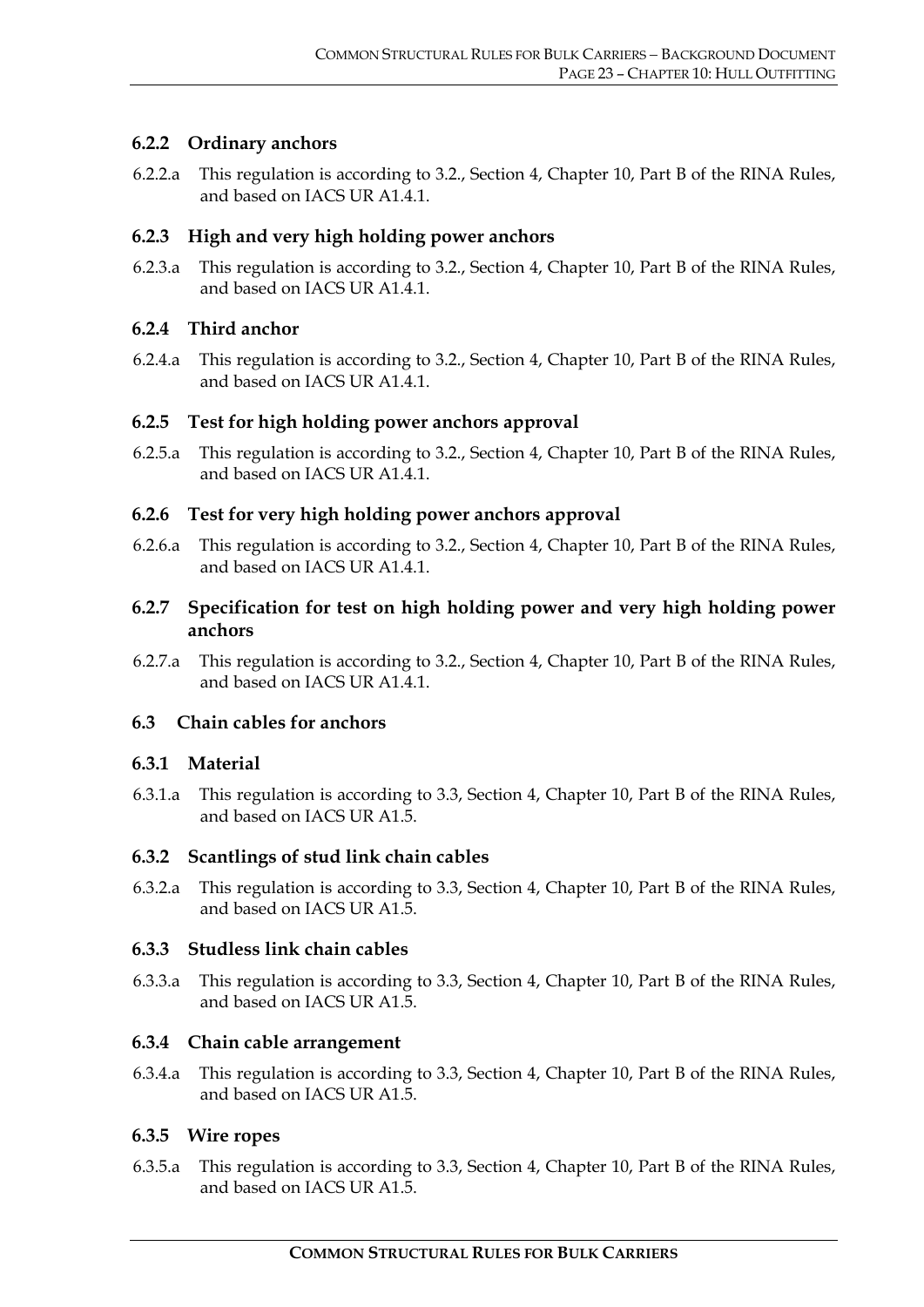# **6.4 Attachment pieces**

# **6.4.1 General**

6.4.1.a This regulation is according to 3.4, Sec. 4, Chapter 10, Part B of the RINA Rules.

# **6.4.2 Scantling**

6.4.2.a This regulation is according to 3.4, Sec. 4, Chapter 10, Part B of the RINA Rules.

# **6.4.3 Material**

6.4.3.a This regulation is according to 3.4, Sec. 4, Chapter 10, Part B of the RINA Rules.

# **6.4.4 Spare attachment pieces**

6.4.4.a This regulation is according to 3.4, Sec. 4, Chapter 10, Part B of the RINA Rules.

# **6.5 Towlines and mooring lines**

# **6.5.1 General**

6.5.1.a This regulation is according to 3.5, Sec. 4, Chapter 10, Part B of the RINA Rules.

# **6.5.2 Materials**

6.5.2.a This regulation is according to 3.5, Sec. 4, Chapter 10, Part B of the RINA Rules.

# **6.5.3 Steel wires**

6.5.3.a This regulation is according to 3.5, Sec. 4, Chapter 10, Part B of the RINA Rules.

# **6.5.4 Number of mooring lines**

6.5.4.a This regulation is according to 3.5, Sec. 4, Chapter 10, Part B of the RINA Rules.

# **6.5.5 Length of mooring lines**

- 6.5.5.a This regulation is according to 3.5, Sec. 4, Chapter 10, Part B of the RINA Rules.
- **6.5.6 Equivalence between the breaking loads of synthetic and natural fibre ropes**
- 6.5.6.a This regulation is according to 3.5, Sec. 4, Chapter 10, Part B of the RINA Rules. The treatment of synthetic fibre rope specified in 3.5.6 also differs from the conventional treatment.

# **6.6 Hawse pipes**

# **6.6.1**

6.6.1.a This regulation is according to 3.6, Section 4, Chapter 10, Part B of the RINA Rules.

# **6.6.2**

6.6.2.a This regulation is according to 3.6, Section 4, Chapter 10, Part B of the RINA Rules.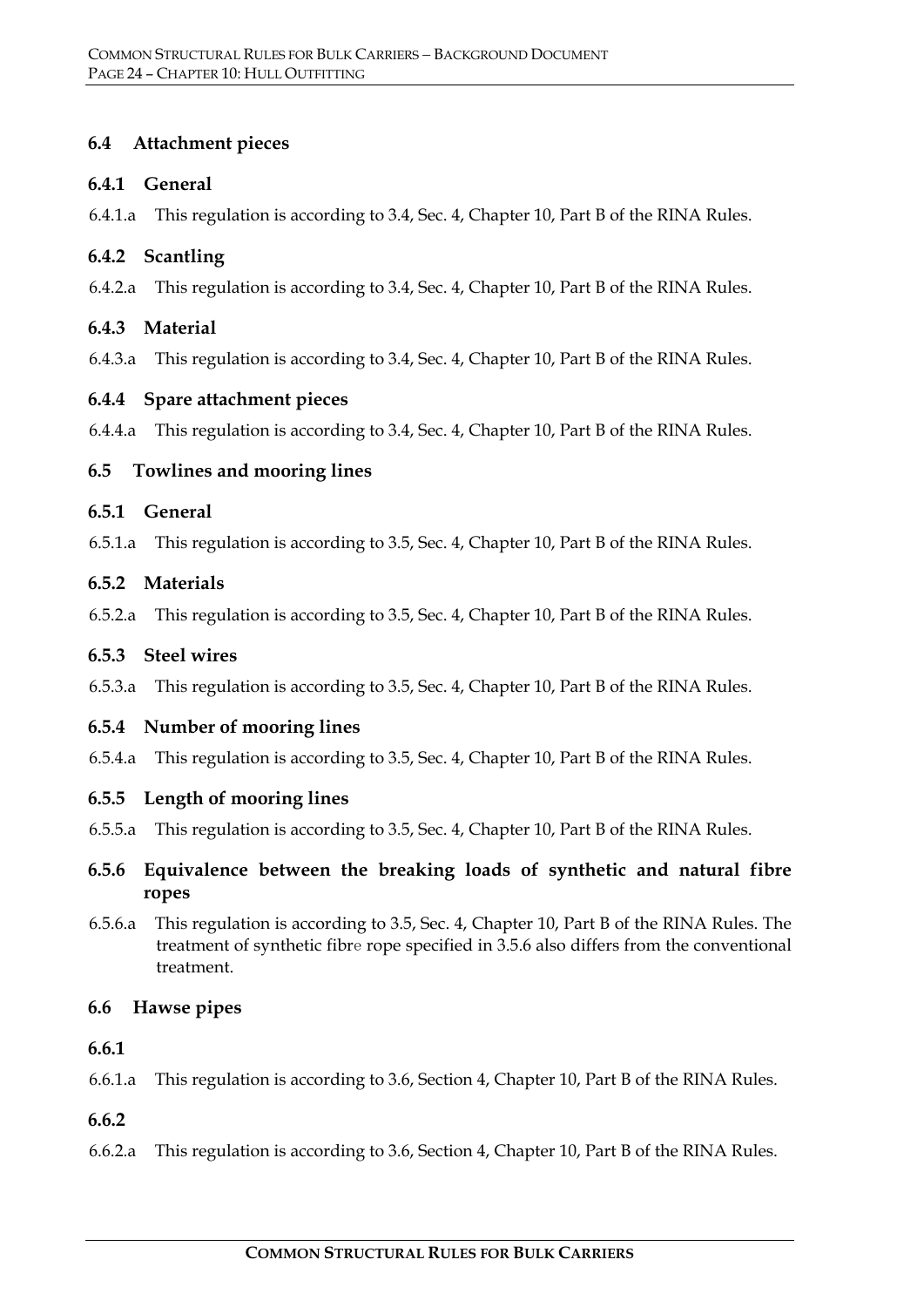# **6.6.3**

6.6.3.a This regulation is according to 3.6, Section 4, Chapter 10, Part B of the RINA Rules.

# **6.7 Windlass**

# **6.7.1 General**

6.7.1.a This regulation is according to 3.7., Section 4, Chapter 10, Part B of the RINA Rules, and includes the requirements of IACS UR S27.4.2.

# **6.7.2 Assumptions for the calculation of the continuous duty pull**

6.7.2.a This regulation is according to 3.7., Section 4, Chapter 10, Part B of the RINA Rules, and includes the requirements of IACS UR S27.4.2.

# **6.7.3 Calculation of the continuous duty pull**

6.7.3.a This regulation is according to 3.7., Section 4, Chapter 10, Part B of the RINA Rules, and includes the requirements of IACS UR S27.4.2.

# **6.7.4 Temporary overload capacity**

6.7.4.a This regulation is according to 3.7., Section 4, Chapter 10, Part B of the RINA Rules, and includes the requirements of IACS UR S27.4.2.

# **6.7.5 Normal hoisting speed**

6.7.5.a This regulation is according to 3.7., Section 4, Chapter 10, Part B of the RINA Rules, and includes the requirements of IACS UR S27.4.2.

# **6.7.6 Windlass brake**

6.7.6.a This regulation is according to 3.7., Section 4, Chapter 10, Part B of the RINA Rules, and includes the requirements of IACS UR S27.4.2.

# **6.7.7 Chain stoppers**

6.7.7.a This regulation is according to 3.7., Section 4, Chapter 10, Part B of the RINA Rules, and includes the requirements of IACS UR S27.4.2.

# **6.7.8 Green sea loads**

6.7.8.a This regulation is according to 3.7., Section 4, Chapter 10, Part B of the RINA Rules, and includes the requirements of IACS UR S27.4.2.

# **6.7.9 Forces in the securing devices of windlasses due to green sea loads**

6.7.9.a This regulation is according to 3.7., Section 4, Chapter 10, Part B of the RINA Rules, and includes the requirements of IACS UR S27.4.2.

#### **6.7.10 Strength criteria for windlass subject to anchor and chain loads**

6.7.10.a This regulation is according to 3.7., Section 4, Chapter 10, Part B of the RINA Rules, and includes the requirements of IACS UR S27.4.2.